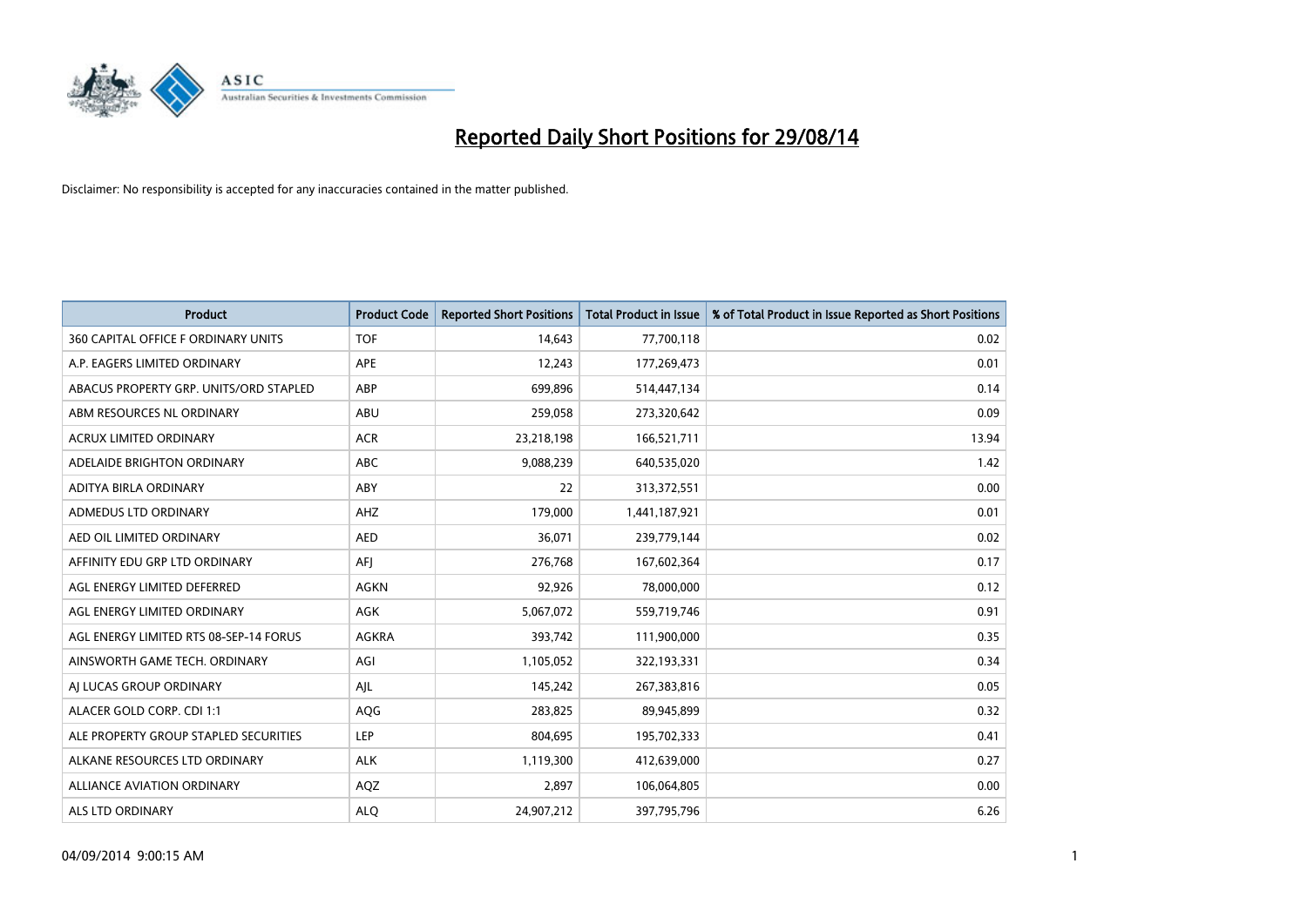

| <b>Product</b>                          | <b>Product Code</b> | <b>Reported Short Positions</b> | <b>Total Product in Issue</b> | % of Total Product in Issue Reported as Short Positions |
|-----------------------------------------|---------------------|---------------------------------|-------------------------------|---------------------------------------------------------|
| ALTIUM LIMITED ORDINARY                 | <b>ALU</b>          | 15,697                          | 113,272,762                   | 0.01                                                    |
| ALUMINA LIMITED ORDINARY                | <b>AWC</b>          | 80,789,847                      | 2,806,225,615                 | 2.88                                                    |
| AMCOM TELECOMM, ORDINARY                | <b>AMM</b>          | 3,617,823                       | 264,835,089                   | 1.37                                                    |
| AMCOR LIMITED ORDINARY                  | AMC                 | 3,024,153                       | 1,206,684,923                 | 0.25                                                    |
| AMP LIMITED ORDINARY                    | AMP                 | 12,273,937                      | 2,957,737,964                 | 0.41                                                    |
| ANSELL LIMITED ORDINARY                 | <b>ANN</b>          | 6,872,903                       | 152,937,881                   | 4.49                                                    |
| ANTARES ENERGY LTD ORDINARY             | <b>AZZ</b>          | 1,564                           | 255,000,000                   | 0.00                                                    |
| ANZ BANKING GRP LTD ORDINARY            | ANZ                 | 9,256,814                       | 2,756,605,842                 | 0.34                                                    |
| APA GROUP STAPLED SECURITIES            | <b>APA</b>          | 11,851,663                      | 835,750,807                   | 1.42                                                    |
| APN NEWS & MEDIA ORDINARY               | <b>APN</b>          | 726,689                         | 1,029,041,356                 | 0.07                                                    |
| AQUARIUS PLATINUM. ORDINARY             | AQP                 | 2,824,196                       | 1,464,872,899                 | 0.19                                                    |
| AQUILA RESOURCES ORDINARY               | <b>AQA</b>          | 14,745                          | 411,804,442                   | 0.00                                                    |
| ARB CORPORATION ORDINARY                | <b>ARP</b>          | 1,204,152                       | 72,493,302                    | 1.66                                                    |
| ARDENT LEISURE GROUP STAPLED SECURITIES | AAD                 | 164,405                         | 427,554,294                   | 0.04                                                    |
| ARENA REIT. ORDINARY UNITS              | <b>ARF</b>          | 2,052                           | 211,495,653                   | 0.00                                                    |
| ARISTOCRAT LEISURE ORDINARY             | ALL                 | 660,600                         | 626,528,316                   | 0.11                                                    |
| ARRIUM LTD ORDINARY                     | ARI                 | 45,920,823                      | 1,366,183,142                 | 3.36                                                    |
| ASALEO CARE LIMITED ORDINARY            | <b>AHY</b>          | 3,500,000                       | 603,321,384                   | 0.58                                                    |
| ASCIANO LIMITED ORDINARY                | <b>AIO</b>          | 2,091,685                       | 975,385,664                   | 0.21                                                    |
| ASG GROUP LIMITED ORDINARY              | ASZ                 | 343,604                         | 206,720,839                   | 0.17                                                    |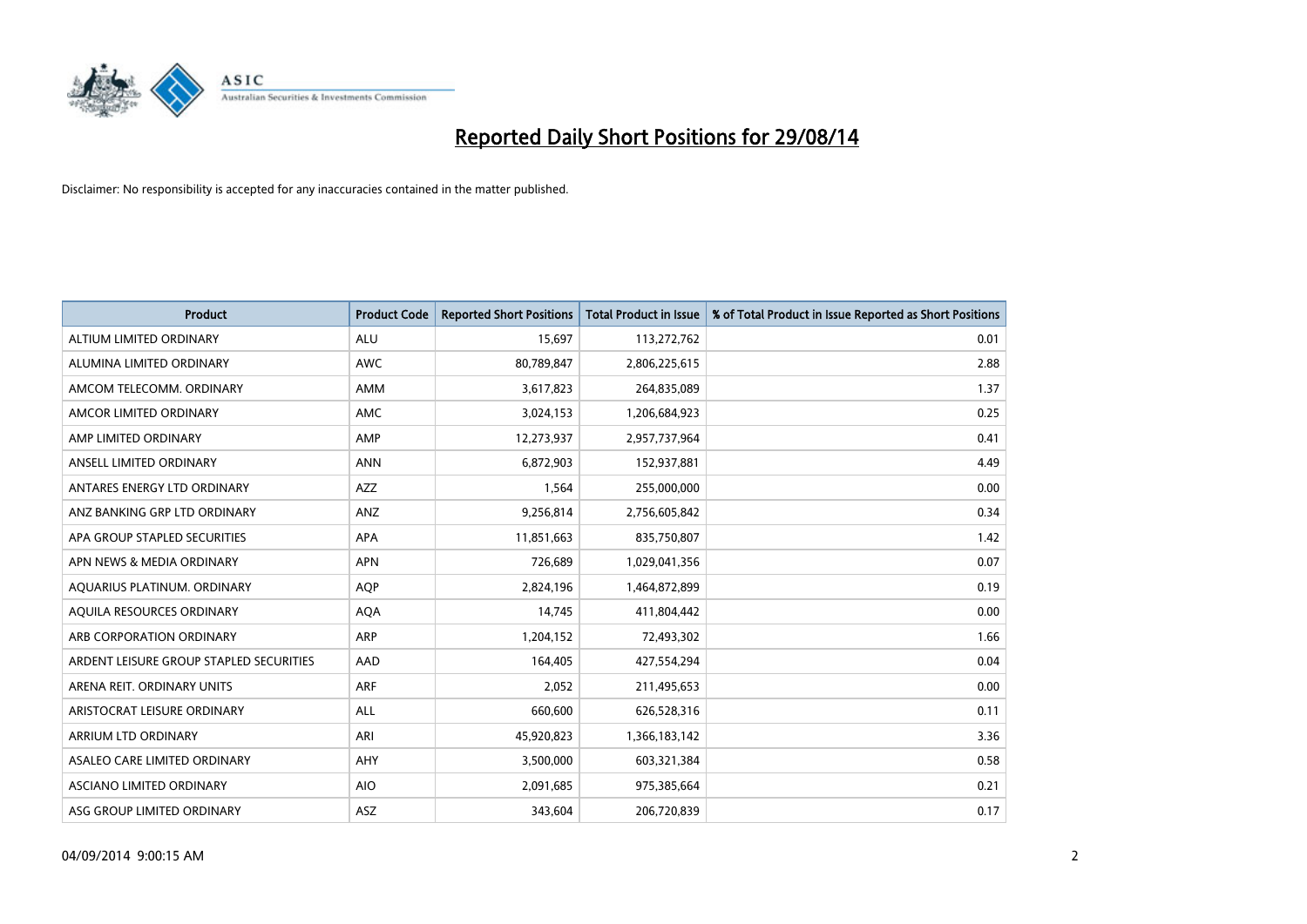

| <b>Product</b>                            | <b>Product Code</b> | <b>Reported Short Positions</b> | <b>Total Product in Issue</b> | % of Total Product in Issue Reported as Short Positions |
|-------------------------------------------|---------------------|---------------------------------|-------------------------------|---------------------------------------------------------|
| ASPEN GROUP ORD/UNITS STAPLED             | <b>APZ</b>          | 137,840                         | 119,948,774                   | 0.11                                                    |
| ASTRO JAP PROP GROUP STAPLED US PROHIBIT. | AJA                 | 32,341                          | 67,211,752                    | 0.05                                                    |
| ASX LIMITED ORDINARY                      | <b>ASX</b>          | 6,081,404                       | 193,595,162                   | 3.14                                                    |
| ATLAS IRON LIMITED ORDINARY               | AGO                 | 148,978,338                     | 915,701,543                   | 16.27                                                   |
| ATRUM COAL NL ORDINARY                    | ATU                 | 152,519                         | 162,324,242                   | 0.09                                                    |
| AUCKLAND INTERNATION ORDINARY             | <b>AIA</b>          | 66,392                          | 1,190,484,097                 | 0.01                                                    |
| AURIZON HOLDINGS LTD ORDINARY             | AZJ                 | 2,587,005                       | 2,137,284,503                 | 0.12                                                    |
| AUSDRILL LIMITED ORDINARY                 | ASL                 | 23,688,398                      | 312,277,224                   | 7.59                                                    |
| AUSENCO LIMITED ORDINARY                  | AAX                 | 1,371,632                       | 168,449,799                   | 0.81                                                    |
| AUSNET SERVICES STAPLED SECURITIES        | <b>AST</b>          | 28,145,596                      | 3,425,244,162                 | 0.82                                                    |
| AUSTAL LIMITED ORDINARY                   | ASB                 | 170,715                         | 346,379,377                   | 0.05                                                    |
| AUSTBROKERS HOLDINGS ORDINARY             | <b>AUB</b>          | 14,534                          | 59,955,596                    | 0.02                                                    |
| AUSTEX OIL LIMITED ORDINARY               | <b>AOK</b>          | 1,000                           | 553,571,402                   | 0.00                                                    |
| AUSTIN ENGINEERING ORDINARY               | ANG                 | 865,745                         | 84,274,004                    | 1.03                                                    |
| AUSTRALAND PROPERTY STAPLED SECURITY      | <b>ALZ</b>          | 266,024                         | 581,797,922                   | 0.05                                                    |
| AUSTRALIAN AGRICULT. ORDINARY             | AAC                 | 2,330,584                       | 532,474,721                   | 0.44                                                    |
| AUSTRALIAN FOUNDAT. ORDINARY              | AFI                 | 100                             | 1,049,055,166                 | 0.00                                                    |
| AUSTRALIAN PHARM. ORDINARY                | API                 | 10,632,007                      | 488,115,883                   | 2.18                                                    |
| AUTOMOTIVE HOLDINGS ORDINARY              | AHE                 | 798,233                         | 306,437,941                   | 0.26                                                    |
| AVEO GROUP STAPLED SECURITIES             | AOG                 | 9,850,557                       | 500,111,460                   | 1.97                                                    |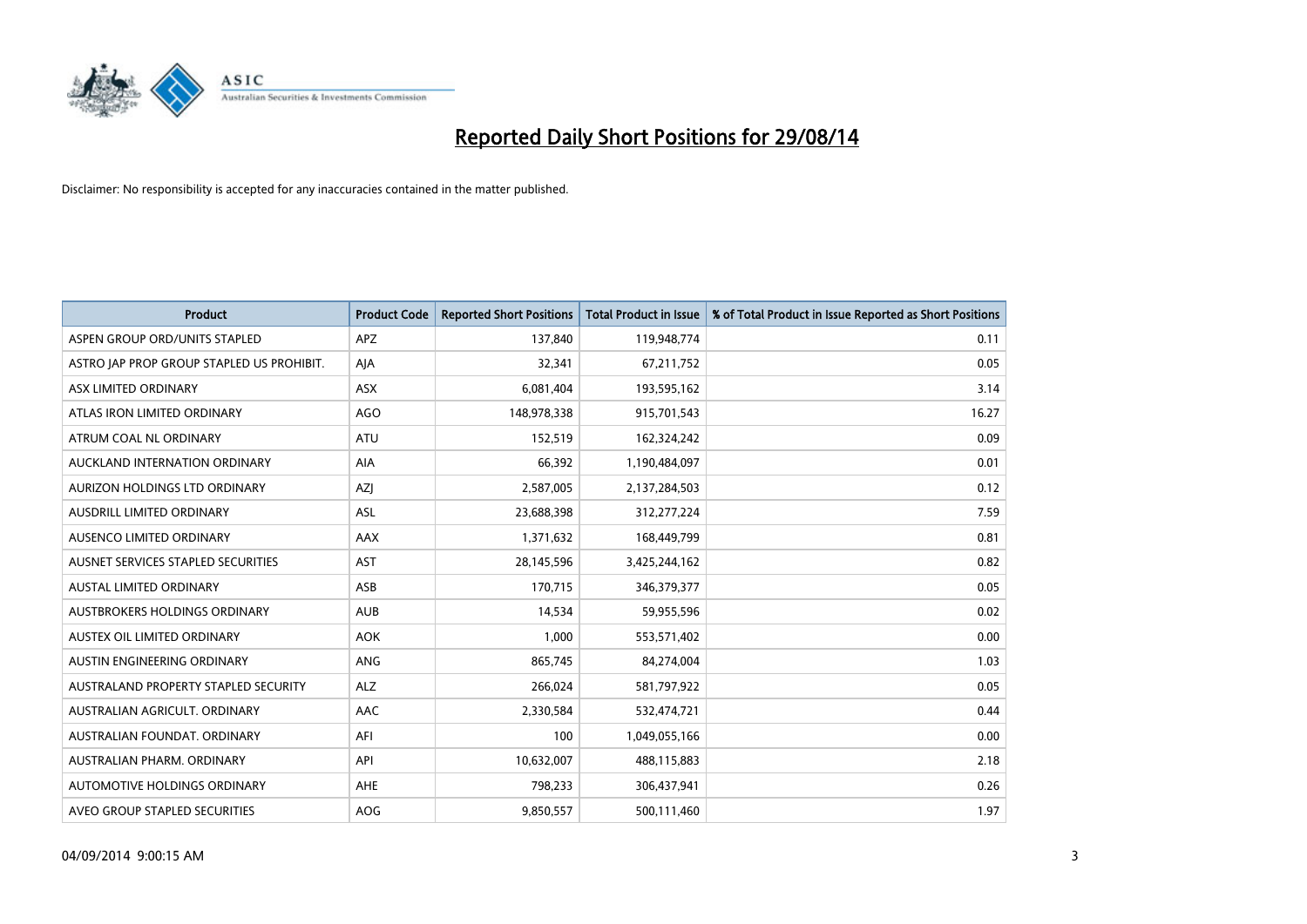

| <b>Product</b>                       | <b>Product Code</b> | <b>Reported Short Positions</b> | <b>Total Product in Issue</b> | % of Total Product in Issue Reported as Short Positions |
|--------------------------------------|---------------------|---------------------------------|-------------------------------|---------------------------------------------------------|
| AWE LIMITED ORDINARY                 | <b>AWE</b>          | 736,717                         | 522,696,385                   | 0.14                                                    |
| AZONTO PET LTD ORDINARY              | APY                 | $\mathbf{1}$                    | 1,159,375,100                 | 0.00                                                    |
| AZUMAH RESOURCES ORDINARY            | <b>AZM</b>          | $\mathbf{1}$                    | 358,316,919                   | 0.00                                                    |
| BANDANNA ENERGY ORDINARY             | <b>BND</b>          | 24,135,792                      | 528,481,199                   | 4.57                                                    |
| BANK OF QUEENSLAND. ORDINARY         | <b>BOQ</b>          | 3,380,202                       | 362,516,534                   | 0.93                                                    |
| <b>BANNERMAN RESOURCES ORDINARY</b>  | <b>BMN</b>          | 123,724                         | 329,745,150                   | 0.04                                                    |
| <b>BASE RES LIMITED ORDINARY</b>     | <b>BSE</b>          | 5,501,881                       | 561,840,029                   | 0.98                                                    |
| <b>BATHURST RES LTD. ORDINARY</b>    | <b>BRL</b>          | 2,054,008                       | 947,828,434                   | 0.22                                                    |
| <b>BC IRON LIMITED ORDINARY</b>      | <b>BCI</b>          | 4,927,888                       | 124,345,439                   | 3.96                                                    |
| BEACH ENERGY LIMITED ORDINARY        | <b>BPT</b>          | 24,519,080                      | 1,292,897,806                 | 1.90                                                    |
| BEADELL RESOURCE LTD ORDINARY        | <b>BDR</b>          | 31,465,583                      | 798,657,280                   | 3.94                                                    |
| <b>BEGA CHEESE LTD ORDINARY</b>      | <b>BGA</b>          | 784,555                         | 152,602,945                   | 0.51                                                    |
| BENDIGO AND ADELAIDE ORDINARY        | <b>BEN</b>          | 14,158,749                      | 447,896,991                   | 3.16                                                    |
| BENTHAM IMF LTD ORDINARY             | <b>IMF</b>          | 3,685,409                       | 165,370,269                   | 2.23                                                    |
| BERKELEY RESOURCES ORDINARY          | <b>BKY</b>          | 261,971                         | 180,361,323                   | 0.15                                                    |
| BETASHARES ASX RES ETF UNITS         | <b>ORE</b>          | 512,000                         | 2,923,641                     | 17.51                                                   |
| BETASHARESCASHETF ETF UNITS          | AAA                 | 634                             | 12,343,410                    | 0.01                                                    |
| <b>BHP BILLITON LIMITED ORDINARY</b> | <b>BHP</b>          | 10,565,455                      | 3,211,691,105                 | 0.33                                                    |
| <b>BIGAIR GROUP LIMITED ORDINARY</b> | <b>BGL</b>          | 19,596                          | 172,872,340                   | 0.01                                                    |
| <b>BILLABONG ORDINARY</b>            | <b>BBG</b>          | 3,858,383                       | 990,370,034                   | 0.39                                                    |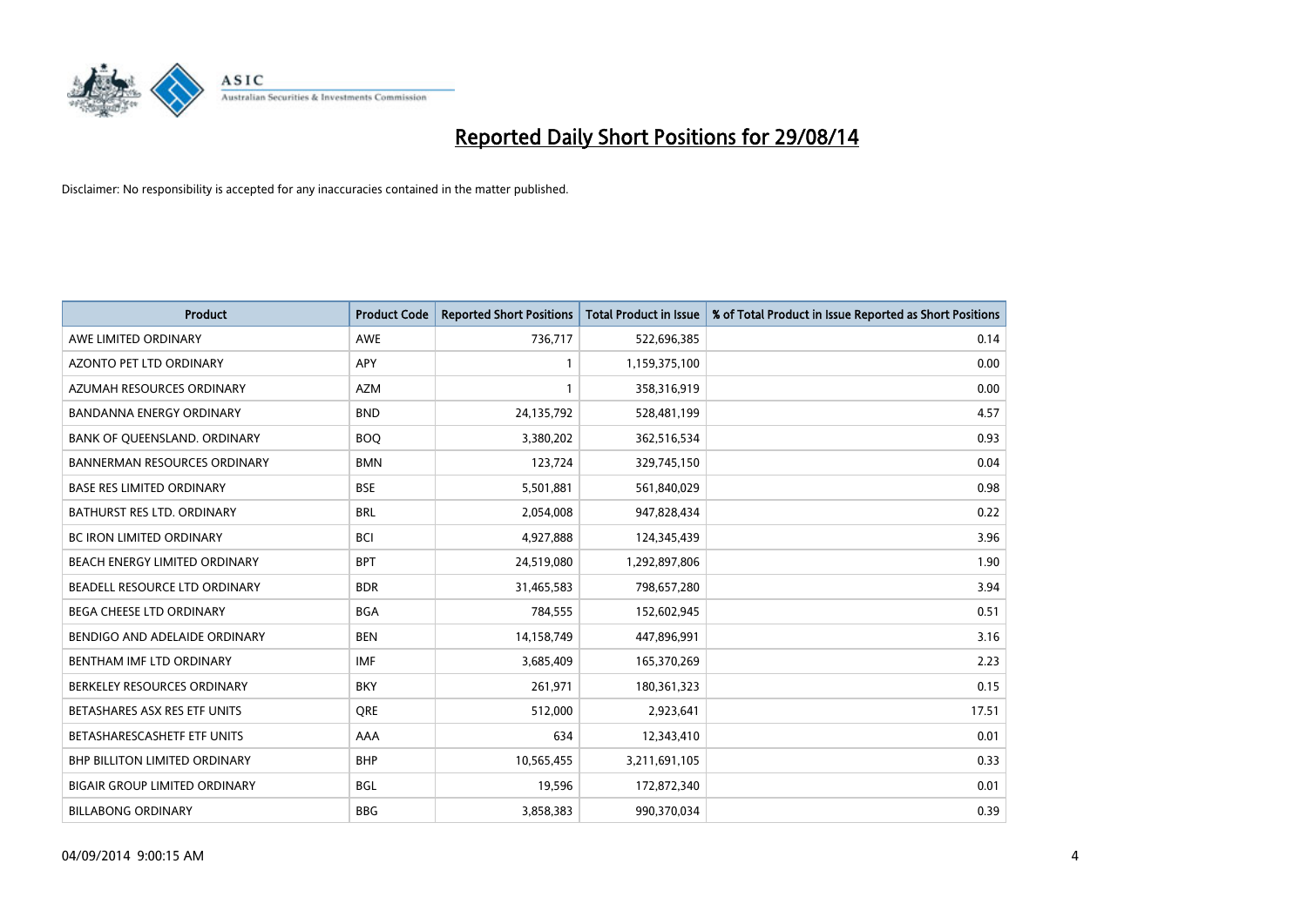

| <b>Product</b>                                | <b>Product Code</b> | <b>Reported Short Positions</b> | <b>Total Product in Issue</b> | % of Total Product in Issue Reported as Short Positions |
|-----------------------------------------------|---------------------|---------------------------------|-------------------------------|---------------------------------------------------------|
| <b>BIONOMICS LIMITED ORDINARY</b>             | <b>BNO</b>          | 71,000                          | 417,356,567                   | 0.02                                                    |
| BIRIMIAN GOLD LTD ORDINARY                    | <b>BGS</b>          | 530,000                         | 864,981,654                   | 0.06                                                    |
| <b>BLACKHAM RESOURCES ORDINARY</b>            | <b>BLK</b>          | 153,700                         | 118,612,952                   | 0.13                                                    |
| <b>BLACKMORES LIMITED ORDINARY</b>            | <b>BKL</b>          | 1,882                           | 17,114,947                    | 0.01                                                    |
| <b>BLACKTHORN RESOURCES ORD US PROHIBITED</b> | <b>BTR</b>          | 3,967                           | 164,285,950                   | 0.00                                                    |
| <b>BLUESCOPE STEEL LTD ORDINARY</b>           | <b>BSL</b>          | 1,863,423                       | 559,227,871                   | 0.33                                                    |
| <b>BOART LONGYEAR ORDINARY</b>                | <b>BLY</b>          | 35,182,535                      | 461,163,412                   | 7.63                                                    |
| BORAL LIMITED, ORDINARY                       | <b>BLD</b>          | 14,809,598                      | 782,736,249                   | 1.89                                                    |
| <b>BRADKEN LIMITED ORDINARY</b>               | <b>BKN</b>          | 15,899,683                      | 171,027,249                   | 9.30                                                    |
| <b>BRAMBLES LIMITED ORDINARY</b>              | <b>BXB</b>          | 740,660                         | 1,563,444,619                 | 0.05                                                    |
| BREVILLE GROUP LTD ORDINARY                   | <b>BRG</b>          | 2,383,188                       | 130,095,322                   | 1.83                                                    |
| <b>BRICKWORKS LIMITED ORDINARY</b>            | <b>BKW</b>          | 85,154                          | 148,038,996                   | 0.06                                                    |
| BT INVESTMENT MNGMNT ORDINARY                 | <b>BTT</b>          | 18                              | 284,384,906                   | 0.00                                                    |
| <b>BURU ENERGY ORDINARY</b>                   | <b>BRU</b>          | 18,001,542                      | 298,505,530                   | 6.03                                                    |
| <b>BWP TRUST ORDINARY UNITS</b>               | <b>BWP</b>          | 7,219,853                       | 634,395,195                   | 1.14                                                    |
| CABCHARGE AUSTRALIA ORDINARY                  | CAB                 | 10,404,235                      | 120,430,683                   | 8.64                                                    |
| CALTEX AUSTRALIA ORDINARY                     | <b>CTX</b>          | 1,477,007                       | 270,000,000                   | 0.55                                                    |
| CAPE LAMBERT RES LTD ORDINARY                 | <b>CFE</b>          | 5,476,500                       | 626,896,143                   | 0.87                                                    |
| <b>CAPITOL HEALTH ORDINARY</b>                | CAJ                 | 146,319                         | 431,180,115                   | 0.03                                                    |
| <b>CARDNO LIMITED ORDINARY</b>                | CDD                 | 7,386,867                       | 163,266,973                   | 4.52                                                    |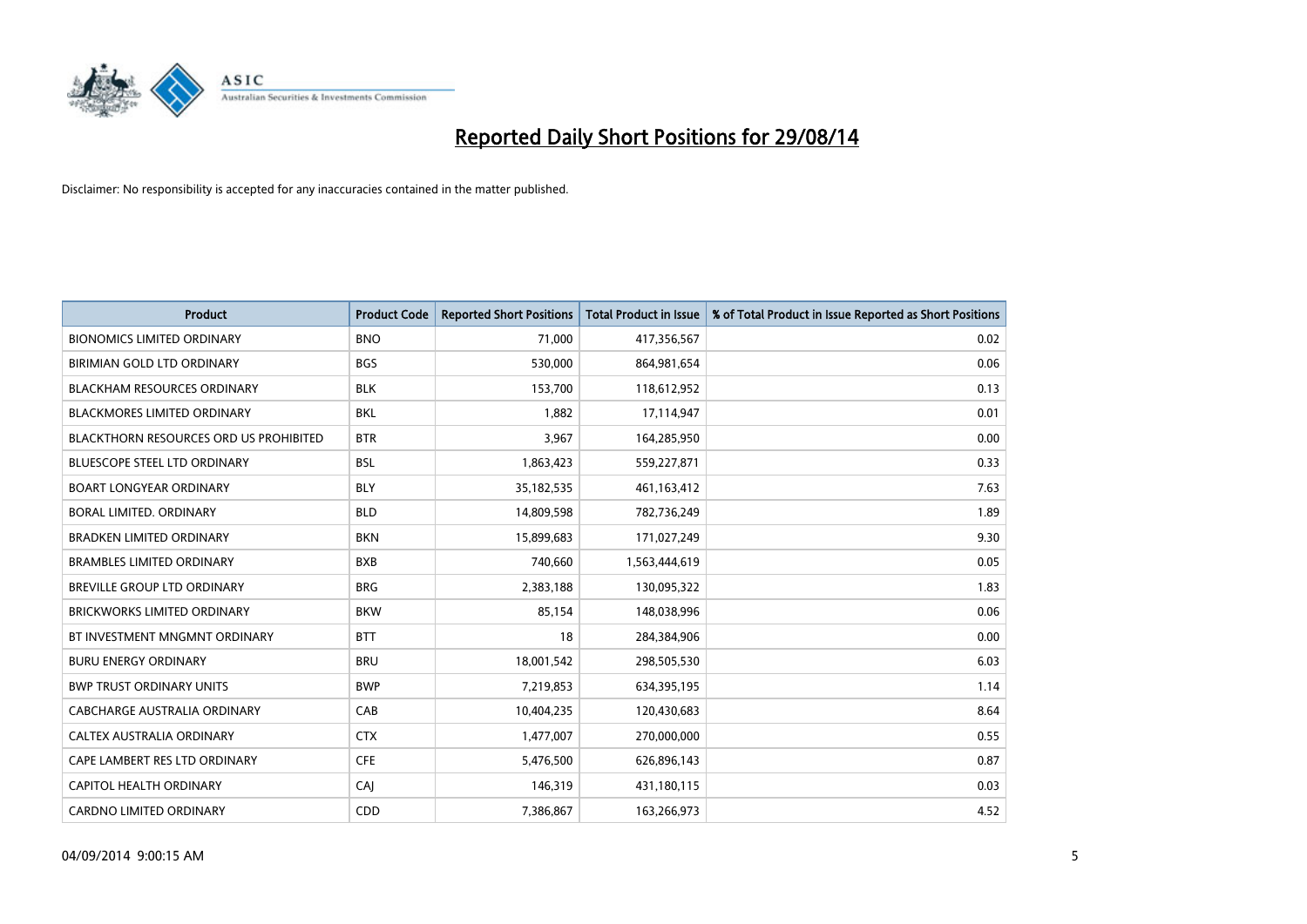

| <b>Product</b>                          | <b>Product Code</b> | <b>Reported Short Positions</b> | <b>Total Product in Issue</b> | % of Total Product in Issue Reported as Short Positions |
|-----------------------------------------|---------------------|---------------------------------|-------------------------------|---------------------------------------------------------|
| CARNARVON PETROLEUM ORDINARY            | <b>CVN</b>          | 164,194                         | 987,176,977                   | 0.02                                                    |
| CARSALES.COM LTD ORDINARY               | <b>CRZ</b>          | 7,395,490                       | 237,828,965                   | 3.11                                                    |
| <b>CASH CONVERTERS ORDINARY</b>         | CCV                 | 7,985,063                       | 428,886,124                   | 1.86                                                    |
| CEDAR WOODS PROP. ORDINARY              | <b>CWP</b>          | 83,365                          | 78,336,371                    | 0.11                                                    |
| CENTRAL PETROLEUM ORDINARY              | <b>CTP</b>          | 376,858                         | 348,718,957                   | 0.11                                                    |
| CFS RETAIL TRUST GRP STAPLED SECURITIES | <b>CFX</b>          | 26,215,340                      | 3,018,050,810                 | 0.87                                                    |
| <b>CHALLENGER LIMITED ORDINARY</b>      | <b>CGF</b>          | 1,103,316                       | 564,063,117                   | 0.20                                                    |
| CHARTER HALL GROUP STAPLED US PROHIBIT. | <b>CHC</b>          | 703,249                         | 347,989,262                   | 0.20                                                    |
| <b>CHARTER HALL RETAIL UNITS</b>        | <b>CQR</b>          | 5,233,621                       | 369,040,750                   | 1.42                                                    |
| <b>CHORUS LIMITED ORDINARY</b>          | <b>CNU</b>          | 28,765                          | 396,369,767                   | 0.01                                                    |
| COAL OF AFRICA LTD ORDINARY             | <b>CZA</b>          | 426                             | 1,048,368,613                 | 0.00                                                    |
| <b>COALSPUR MINES LTD ORDINARY</b>      | <b>CPL</b>          | 1,735,250                       | 641,544,455                   | 0.27                                                    |
| COBAR CONSOLIDATED ORDINARY             | CCU                 | 100,000                         | 329,715,353                   | 0.03                                                    |
| COCA-COLA AMATIL ORDINARY               | <b>CCL</b>          | 19,378,824                      | 763,590,249                   | 2.54                                                    |
| <b>COCHLEAR LIMITED ORDINARY</b>        | <b>COH</b>          | 4,148,730                       | 57,062,020                    | 7.27                                                    |
| <b>COCKATOO COAL ORDINARY</b>           | COK                 | 167,987                         | 4,560,196,928                 | 0.00                                                    |
| CODAN LIMITED ORDINARY                  | <b>CDA</b>          | 399,390                         | 176,969,924                   | 0.23                                                    |
| <b>COFFEY INTERNATIONAL ORDINARY</b>    | <b>COF</b>          | 7,994                           | 255,833,165                   | 0.00                                                    |
| <b>COKAL LTD ORDINARY</b>               | <b>CKA</b>          | 6,820                           | 471,103,926                   | 0.00                                                    |
| <b>COLLECTION HOUSE ORDINARY</b>        | <b>CLH</b>          | 2,195,844                       | 129,717,785                   | 1.69                                                    |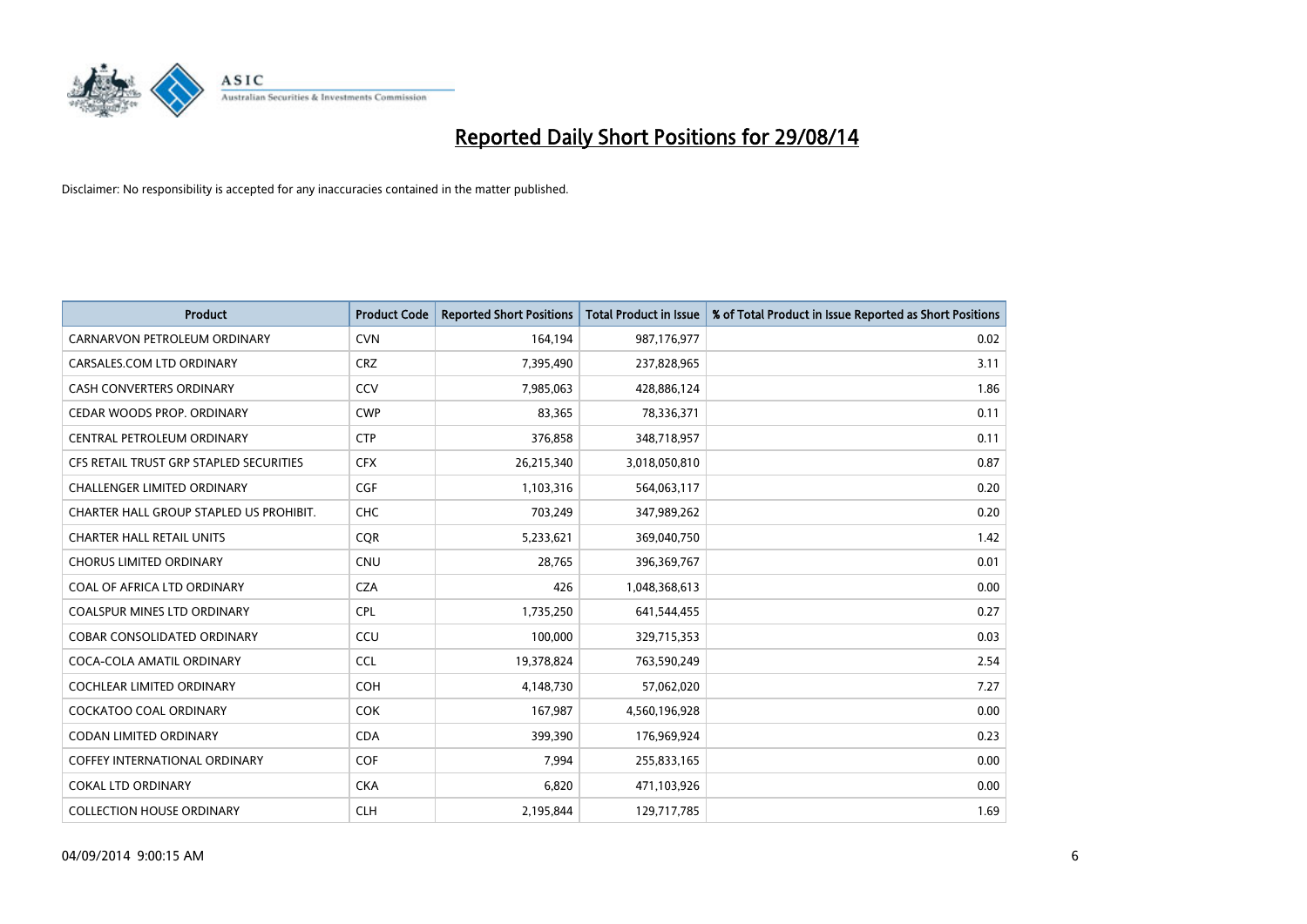

| <b>Product</b>                          | <b>Product Code</b> | <b>Reported Short Positions</b> | <b>Total Product in Issue</b> | % of Total Product in Issue Reported as Short Positions |
|-----------------------------------------|---------------------|---------------------------------|-------------------------------|---------------------------------------------------------|
| <b>COLLINS FOODS LTD ORDINARY</b>       | <b>CKF</b>          | 100,000                         | 93,000,003                    | 0.11                                                    |
| COMMONWEALTH BANK, ORDINARY             | <b>CBA</b>          | 12,820,914                      | 1,621,319,194                 | 0.79                                                    |
| <b>COMPASS RESOURCES ORDINARY</b>       | <b>CMR</b>          | 7,472                           | 1,403,744,100                 | 0.00                                                    |
| <b>COMPUTERSHARE LTD ORDINARY</b>       | <b>CPU</b>          | 5,336,716                       | 556,203,079                   | 0.96                                                    |
| <b>COOPER ENERGY LTD ORDINARY</b>       | <b>COE</b>          | 257,970                         | 329,235,509                   | 0.08                                                    |
| <b>CORP TRAVEL LIMITED ORDINARY</b>     | <b>CTD</b>          | 251,747                         | 89,931,376                    | 0.28                                                    |
| COVER-MORE GRP LTD ORDINARY             | <b>CVO</b>          | 8,081,123                       | 317,750,000                   | 2.54                                                    |
| <b>CREDIT CORP GROUP ORDINARY</b>       | <b>CCP</b>          | 289,776                         | 46,131,882                    | 0.63                                                    |
| <b>CROMWELL PROP STAPLED SECURITIES</b> | <b>CMW</b>          | 10,350,924                      | 1,730,065,823                 | 0.60                                                    |
| <b>CROWE HORWATH AUS ORDINARY</b>       | <b>CRH</b>          | 424,440                         | 273,005,429                   | 0.16                                                    |
| CROWN RESORTS LTD ORDINARY              | <b>CWN</b>          | 5,548,041                       | 728,394,185                   | 0.76                                                    |
| <b>CSG LIMITED ORDINARY</b>             | CSV                 | 121,049                         | 279,290,492                   | 0.04                                                    |
| <b>CSL LIMITED ORDINARY</b>             | <b>CSL</b>          | 1,557,254                       | 474,588,196                   | 0.33                                                    |
| <b>CSR LIMITED ORDINARY</b>             | <b>CSR</b>          | 17,579,692                      | 506,000,315                   | 3.47                                                    |
| <b>CUDECO LIMITED ORDINARY</b>          | CDU                 | 8,050,346                       | 235,425,143                   | 3.42                                                    |
| DART ENERGY LTD ORDINARY                | <b>DTE</b>          | 600,693                         | 1,108,752,733                 | 0.05                                                    |
| DATA#3 LIMITED ORDINARY                 | DTL                 | 170,262                         | 153,974,950                   | 0.11                                                    |
| DECMIL GROUP LIMITED ORDINARY           | <b>DCG</b>          | 1,450,410                       | 168,657,794                   | 0.86                                                    |
| DEEP YELLOW LIMITED ORDINARY            | <b>DYL</b>          | 947                             | 1,708,965,890                 | 0.00                                                    |
| DEXUS PROPERTY GROUP STAPLED UNITS      | <b>DXS</b>          | 21,029,121                      | 5,433,110,810                 | 0.39                                                    |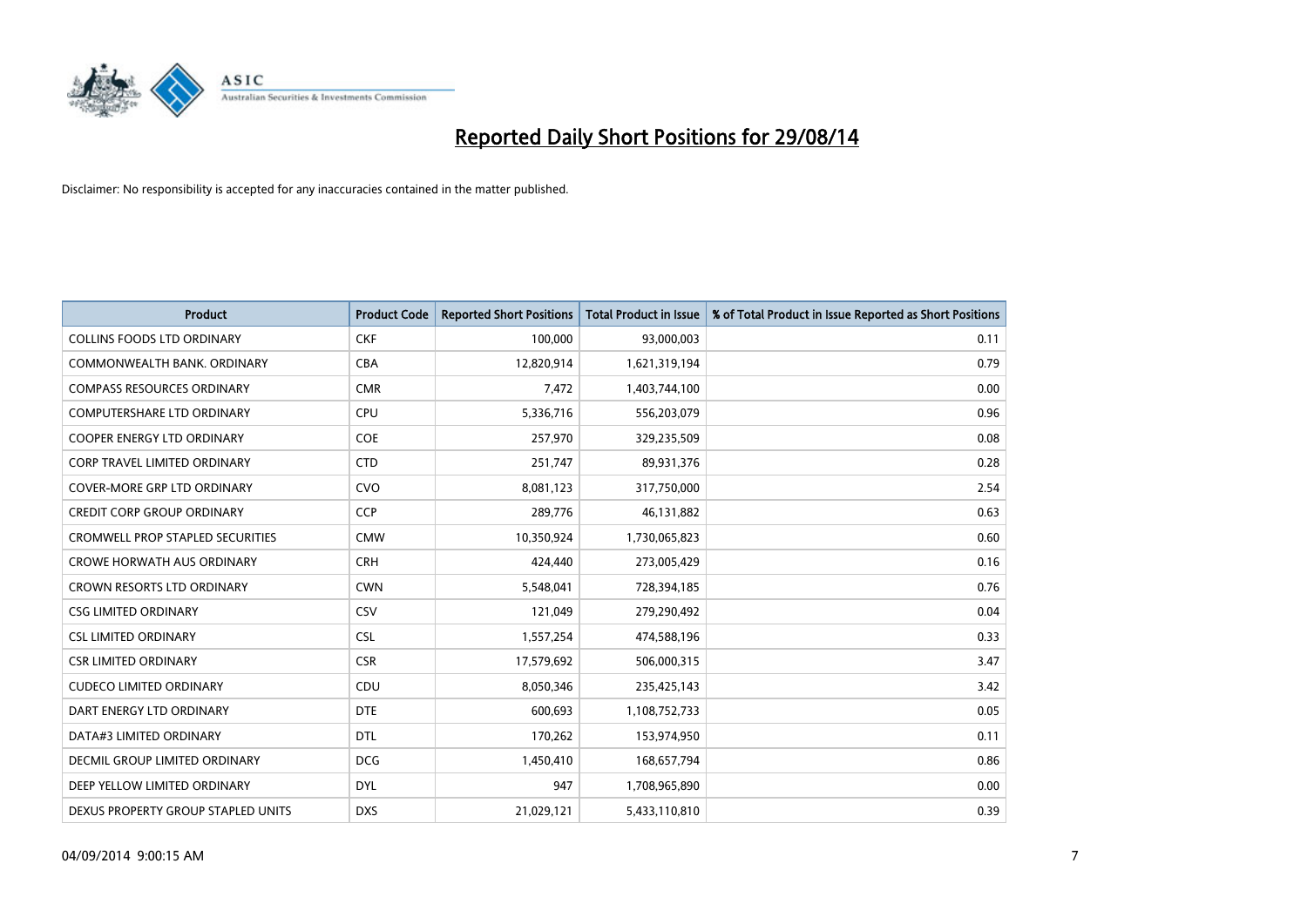

| <b>Product</b>                       | <b>Product Code</b> | <b>Reported Short Positions</b> | <b>Total Product in Issue</b> | % of Total Product in Issue Reported as Short Positions |
|--------------------------------------|---------------------|---------------------------------|-------------------------------|---------------------------------------------------------|
| DICK SMITH HLDGS ORDINARY            | <b>DSH</b>          | 20,387,145                      | 236,511,364                   | 8.62                                                    |
| DISCOVERY METALS LTD ORDINARY        | <b>DML</b>          | 1,277,631                       | 644,039,581                   | 0.20                                                    |
| DOMINO PIZZA ENTERPR ORDINARY        | <b>DMP</b>          | 1,536,858                       | 85,963,273                    | 1.79                                                    |
| DONACO INTERNATIONAL ORDINARY        | <b>DNA</b>          | 3,713,502                       | 460,454,837                   | 0.81                                                    |
| DORAY MINERALS LTD ORDINARY          | <b>DRM</b>          | 159,516                         | 165,784,256                   | 0.10                                                    |
| DOWNER EDI LIMITED ORDINARY          | <b>DOW</b>          | 20,269,123                      | 435,399,975                   | 4.66                                                    |
| DRILLSEARCH ENERGY ORDINARY          | <b>DLS</b>          | 16,180,817                      | 444,174,052                   | 3.64                                                    |
| DUET GROUP STAPLED US PROHIBIT.      | <b>DUE</b>          | 4,276,368                       | 1,327,719,444                 | 0.32                                                    |
| DUKETON MINING ORDINARY              | <b>DKM</b>          | 3,894                           | 82,524,812                    | 0.00                                                    |
| DULUXGROUP LIMITED ORDINARY          | <b>DLX</b>          | 463,630                         | 383,503,942                   | 0.12                                                    |
| DWS LTD ORDINARY                     | <b>DWS</b>          | 195,096                         | 132,362,763                   | 0.15                                                    |
| ECHO ENTERTAINMENT ORDINARY          | <b>EGP</b>          | 5,213,957                       | 825,672,730                   | 0.63                                                    |
| <b>ELDERS LIMITED ORDINARY</b>       | <b>ELD</b>          | 19,216,729                      | 455,013,329                   | 4.22                                                    |
| ELEMENTAL MINERALS ORDINARY          | <b>ELM</b>          | 94,536                          | 315,663,391                   | 0.03                                                    |
| <b>EMECO HOLDINGS ORDINARY</b>       | <b>EHL</b>          | 7,152,591                       | 599,675,707                   | 1.19                                                    |
| ENDEAVOUR MIN CORP CDI 1:1           | <b>EVR</b>          | 31,265                          | 50,014,634                    | 0.06                                                    |
| ENERGY DEVELOPMENTS ORDINARY         | <b>ENE</b>          | 1,055,600                       | 169,673,095                   | 0.62                                                    |
| <b>ENERGY RESOURCES ORDINARY 'A'</b> | <b>ERA</b>          | 11,088,302                      | 517,725,062                   | 2.14                                                    |
| <b>ENERGY WORLD CORPOR, ORDINARY</b> | <b>EWC</b>          | 44,484,563                      | 1,734,166,672                 | 2.57                                                    |
| ENVESTRA LIMITED ORDINARY            | ENV                 | 11,318,734                      | 1,796,808,474                 | 0.63                                                    |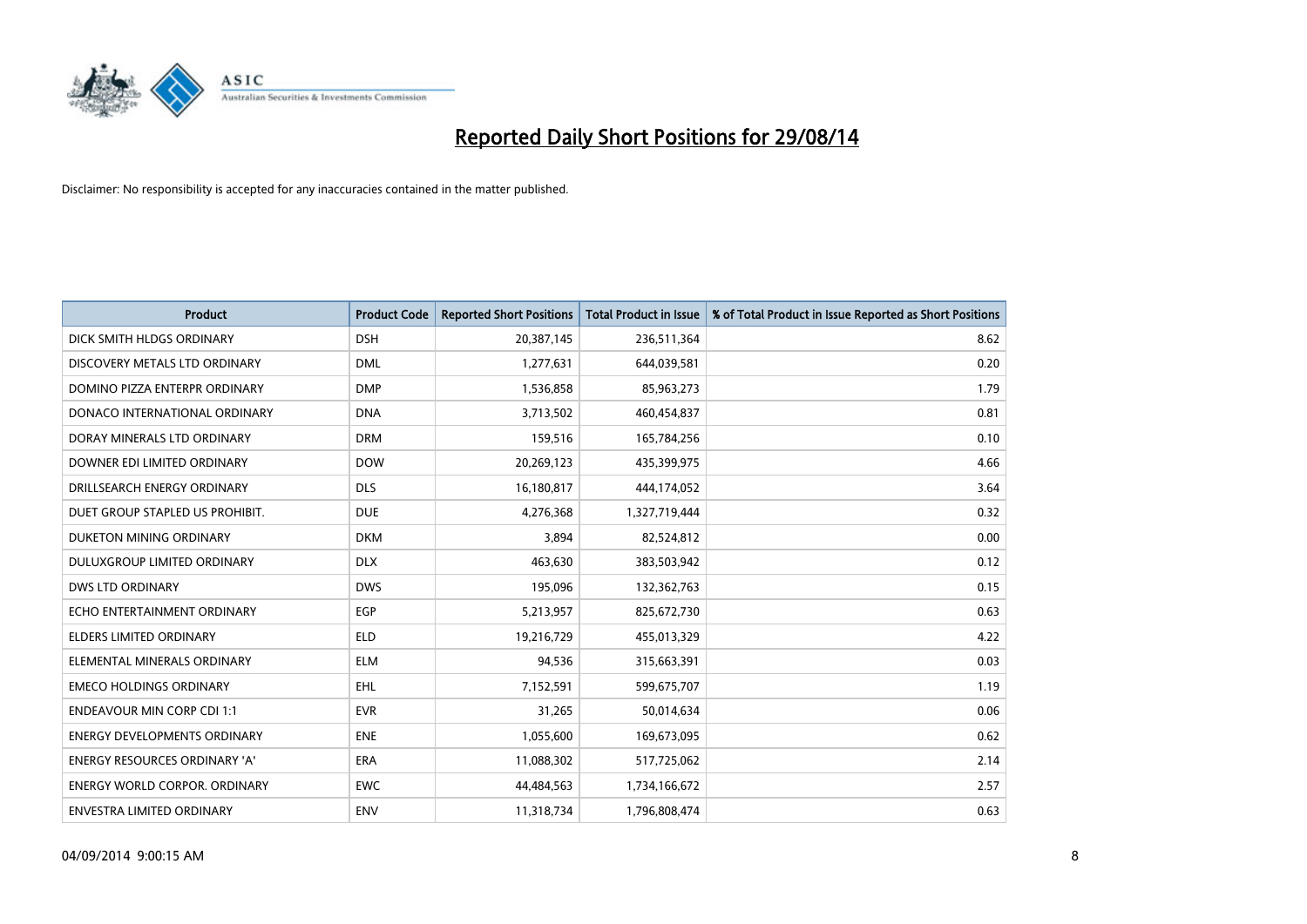

| <b>Product</b>                         | <b>Product Code</b> | <b>Reported Short Positions</b> | <b>Total Product in Issue</b> | % of Total Product in Issue Reported as Short Positions |
|----------------------------------------|---------------------|---------------------------------|-------------------------------|---------------------------------------------------------|
| EQUATORIAL RES LTD ORDINARY            | EQX                 | 174                             | 122,185,353                   | 0.00                                                    |
| ERM POWER LIMITED ORDINARY             | <b>EPW</b>          | 323,675                         | 239,269,727                   | 0.14                                                    |
| EVOLUTION MINING LTD ORDINARY          | <b>EVN</b>          | 29,932,807                      | 712,493,836                   | 4.20                                                    |
| FAIRFAX MEDIA LTD ORDINARY             | FXJ                 | 61,303,056                      | 2,351,955,725                 | 2.61                                                    |
| <b>FANTASTIC HOLDINGS ORDINARY</b>     | <b>FAN</b>          | 14,654                          | 103,068,398                   | 0.01                                                    |
| <b>FAR LTD ORDINARY</b>                | <b>FAR</b>          | 2,521,150                       | 2,699,846,742                 | 0.09                                                    |
| FEDERATION CNTRES ORD/UNIT STAPLED SEC | FDC                 | 1,042,012                       | 1,427,641,565                 | 0.07                                                    |
| FINBAR GROUP LIMITED ORDINARY          | <b>FRI</b>          | 1,279                           | 227,018,204                   | 0.00                                                    |
| FLEETWOOD CORP ORDINARY                | <b>FWD</b>          | 2,061,391                       | 60,581,211                    | 3.40                                                    |
| FLETCHER BUILDING ORDINARY             | <b>FBU</b>          | 1,099,990                       | 687,854,788                   | 0.16                                                    |
| FLEXIGROUP LIMITED ORDINARY            | <b>FXL</b>          | 3,569,492                       | 304,096,060                   | 1.17                                                    |
| FLIGHT CENTRE TRAVEL ORDINARY          | <b>FLT</b>          | 5,491,451                       | 100,576,977                   | 5.46                                                    |
| FLINDERS MINES LTD ORDINARY            | <b>FMS</b>          | 12,900,000                      | 2,400,995,602                 | 0.54                                                    |
| <b>FOCUS MINERALS LTD ORDINARY</b>     | <b>FML</b>          | 4,605,219                       | 9,137,375,877                 | 0.05                                                    |
| <b>FOLKESTONE EDU TRUST UNITS</b>      | <b>FET</b>          | 50,921                          | 205,069,661                   | 0.02                                                    |
| FONTERRA SHARE FUND ORDINARY UNITS     | <b>FSF</b>          | 83                              | 109,777,717                   | 0.00                                                    |
| FORTESCUE METALS GRP ORDINARY          | <b>FMG</b>          | 238,617,384                     | 3,113,798,151                 | 7.66                                                    |
| <b>G.U.D. HOLDINGS ORDINARY</b>        | GUD                 | 2,663,323                       | 70,939,492                    | 3.75                                                    |
| <b>G8 EDUCATION LIMITED ORDINARY</b>   | <b>GEM</b>          | 15,699,145                      | 332,073,918                   | 4.73                                                    |
| <b>GBST HOLDINGS ORDINARY</b>          | GBT                 | 19,881                          | 66,561,725                    | 0.03                                                    |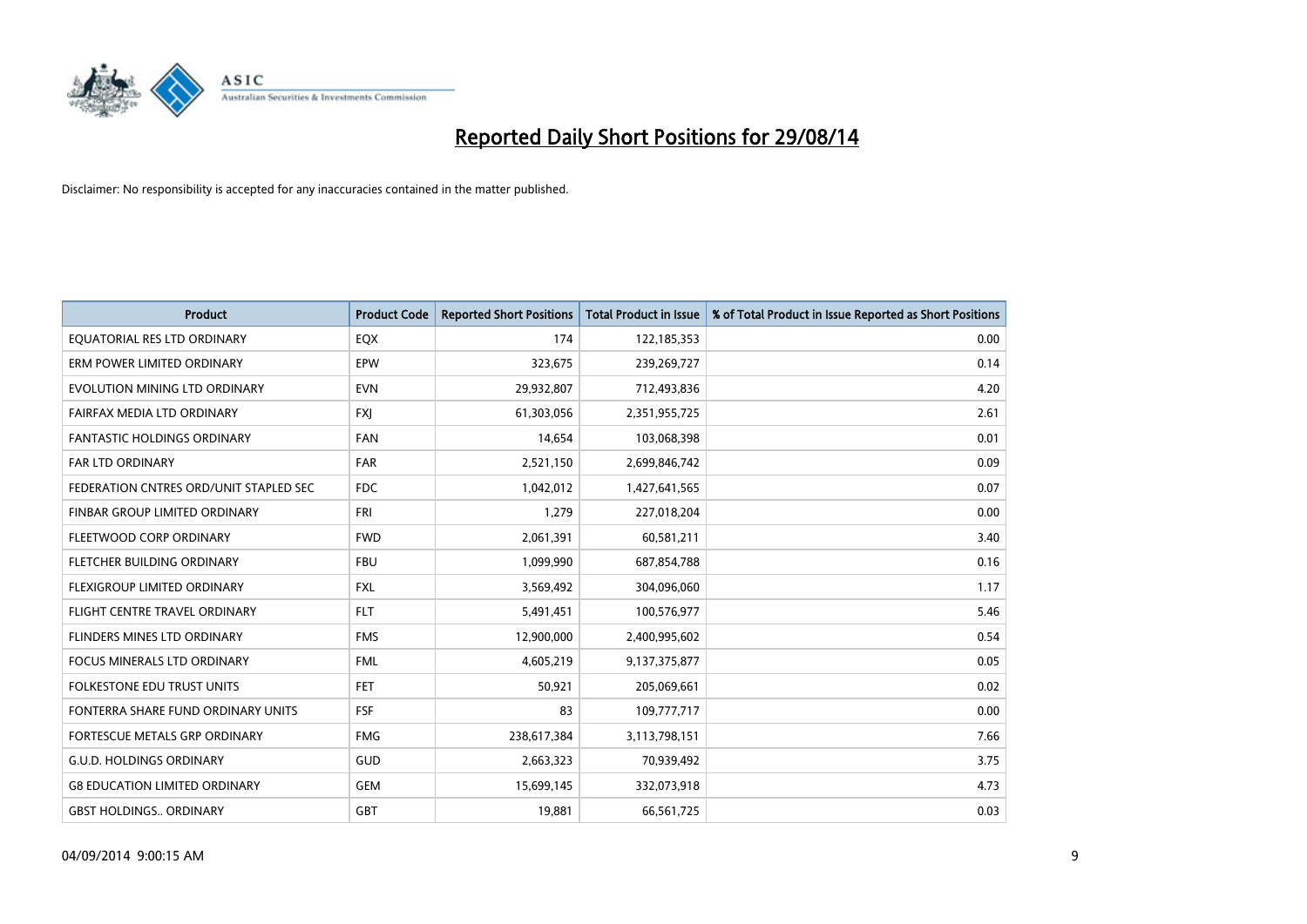

| Product                                          | <b>Product Code</b> | <b>Reported Short Positions</b> | <b>Total Product in Issue</b> | % of Total Product in Issue Reported as Short Positions |
|--------------------------------------------------|---------------------|---------------------------------|-------------------------------|---------------------------------------------------------|
| <b>GDI PROPERTY GRP STAPLED SECURITIES</b>       | GDI                 | 51,505                          | 567,575,025                   | 0.01                                                    |
| <b>GENWORTH MORTGAGE ORDINARY</b>                | <b>GMA</b>          | 1,488,004                       | 650,000,000                   | 0.23                                                    |
| <b>GEODYNAMICS LIMITED ORDINARY</b>              | GDY                 | 819                             | 435,880,130                   | 0.00                                                    |
| <b>GINDALBIE METALS LTD ORDINARY</b>             | GBG                 | 34,819,449                      | 1,495,306,811                 | 2.33                                                    |
| <b>GOLD ROAD RES LTD ORDINARY</b>                | GOR                 | 2,748,043                       | 515,419,042                   | 0.53                                                    |
| <b>GOODMAN FIELDER, ORDINARY</b>                 | GFF                 | 7,789,353                       | 1,955,559,207                 | 0.40                                                    |
| <b>GOODMAN GROUP STAPLED</b>                     | <b>GMG</b>          | 9,444,581                       | 1,736,574,492                 | 0.54                                                    |
| <b>GPT GROUP STAPLED SEC.</b>                    | <b>GPT</b>          | 2,301,536                       | 1,685,460,955                 | 0.14                                                    |
| <b>GRAINCORP LIMITED A CLASS ORDINARY</b>        | <b>GNC</b>          | 11,824,795                      | 228,855,628                   | 5.17                                                    |
| <b>GRANGE RESOURCES, ORDINARY</b>                | GRR                 | 5,784,751                       | 1,157,097,869                 | 0.50                                                    |
| <b>GREENCROSS LIMITED ORDINARY</b>               | GXL                 | 2,036,648                       | 110,654,390                   | 1.84                                                    |
| <b>GREENLAND MIN EN LTD ORDINARY</b>             | GGG                 | 574,836                         | 668,464,377                   | 0.09                                                    |
| <b>GREENLAND MIN EN LTD RIGHTS 26-JUN-14</b>     | GGGR                | 3,842                           | 88,685,050                    | 0.00                                                    |
| <b>GROWTHPOINT PROPERTY ORD/UNIT STAPLED SEC</b> | GOZ                 | 117,503                         | 540,115,360                   | 0.02                                                    |
| <b>GRYPHON MINERALS LTD ORDINARY</b>             | GRY                 | 4,418,086                       | 401,115,935                   | 1.10                                                    |
| <b>GUILDFORD COAL LTD ORDINARY</b>               | <b>GUF</b>          | 552,501                         | 845,190,354                   | 0.07                                                    |
| <b>GWA GROUP LTD ORDINARY</b>                    | <b>GWA</b>          | 15,632,806                      | 306,533,770                   | 5.10                                                    |
| <b>HARVEY NORMAN ORDINARY</b>                    | <b>HVN</b>          | 17,535,383                      | 1,062,316,784                 | 1.65                                                    |
| HEALTHSCOPE LIMITED. ORDINARY                    | <b>HSO</b>          | 250,000                         | 1,732,094,838                 | 0.01                                                    |
| <b>HENDERSON GROUP CDI 1:1</b>                   | HGG                 | 3,886,432                       | 664,599,011                   | 0.58                                                    |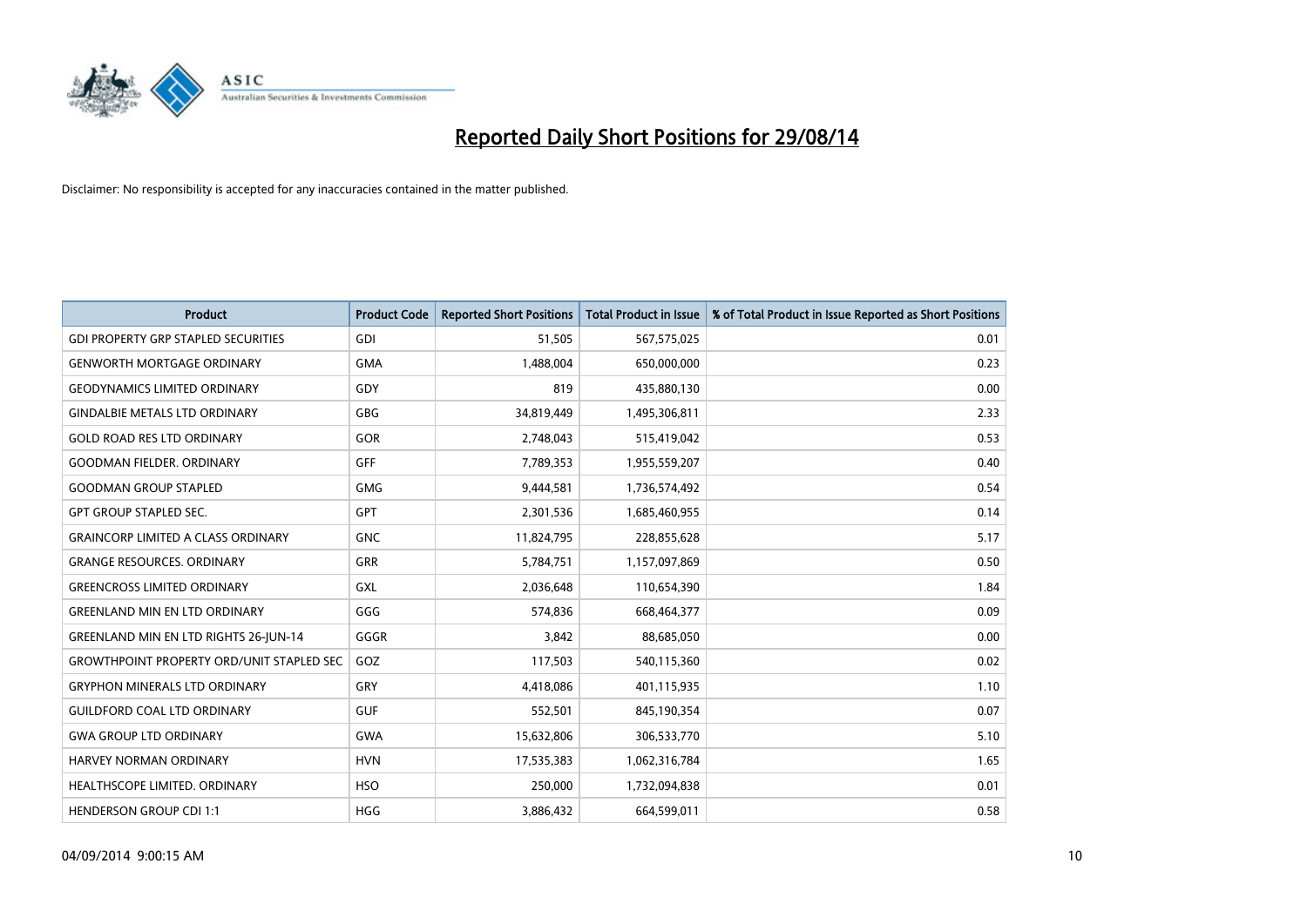

| <b>Product</b>                                | <b>Product Code</b> | <b>Reported Short Positions</b> | <b>Total Product in Issue</b> | % of Total Product in Issue Reported as Short Positions |
|-----------------------------------------------|---------------------|---------------------------------|-------------------------------|---------------------------------------------------------|
| HFA HOLDINGS LIMITED ORDINARY                 | <b>HFA</b>          | 3,809                           | 162,147,897                   | 0.00                                                    |
| HIGHFIELD RES LTD ORDINARY                    | <b>HFR</b>          | 50,000                          | 155,825,003                   | 0.03                                                    |
| <b>HILLS LTD ORDINARY</b>                     | <b>HIL</b>          | 83,079                          | 234,192,711                   | 0.04                                                    |
| HORIZON OIL LIMITED ORDINARY                  | <b>HZN</b>          | 31,798,139                      | 1,301,981,265                 | 2.44                                                    |
| <b>HOTEL PROPERTY STAPLED</b>                 | <b>HPI</b>          | 6,217                           | 132,870,000                   | 0.00                                                    |
| <b>ICAR ASIA LTD ORDINARY</b>                 | ICQ                 | 96,093                          | 122,688,846                   | 0.08                                                    |
| <b>ICON ENERGY LIMITED ORDINARY</b>           | <b>ICN</b>          | 806,640                         | 615,774,351                   | 0.13                                                    |
| <b>IINET LIMITED ORDINARY</b>                 | <b>IIN</b>          | 8,409,967                       | 161,238,847                   | 5.22                                                    |
| <b>ILUKA RESOURCES ORDINARY</b>               | ILU                 | 41,888,794                      | 418,700,517                   | 10.00                                                   |
| <b>IMDEX LIMITED ORDINARY</b>                 | <b>IMD</b>          | 2,385,282                       | 212,110,368                   | 1.12                                                    |
| IMX RESOURCES LTD ORDINARY                    | <b>IXR</b>          |                                 | 451,497,138                   | 0.00                                                    |
| <b>INCITEC PIVOT ORDINARY</b>                 | IPL                 | 42,703,544                      | 1,654,998,197                 | 2.58                                                    |
| INDEPENDENCE GROUP ORDINARY                   | <b>IGO</b>          | 164,033                         | 234,256,573                   | 0.07                                                    |
| <b>INDOPHIL RESOURCES ORDINARY</b>            | <b>IRN</b>          | 1,884,678                       | 1,203,146,194                 | 0.16                                                    |
| <b>INFIGEN ENERGY STAPLED SECURITIES</b>      | IFN                 | 2,438,972                       | 767,887,581                   | 0.32                                                    |
| INGENIA GROUP STAPLED SECURITIES              | <b>INA</b>          | 1,620,631                       | 678,058,232                   | 0.24                                                    |
| INSURANCE AUSTRALIA ORDINARY                  | IAG                 | 10,653,685                      | 2,341,618,048                 | 0.45                                                    |
| <b>INTREPID MINES ORDINARY</b>                | <b>IAU</b>          | 19,637,379                      | 557,500,888                   | 3.52                                                    |
| <b>INVESTA OFFICE FUND STAPLED SECURITIES</b> | <b>IOF</b>          | 730,135                         | 614,047,458                   | 0.12                                                    |
| <b>INVOCARE LIMITED ORDINARY</b>              | <b>IVC</b>          | 5,227,274                       | 110,030,298                   | 4.75                                                    |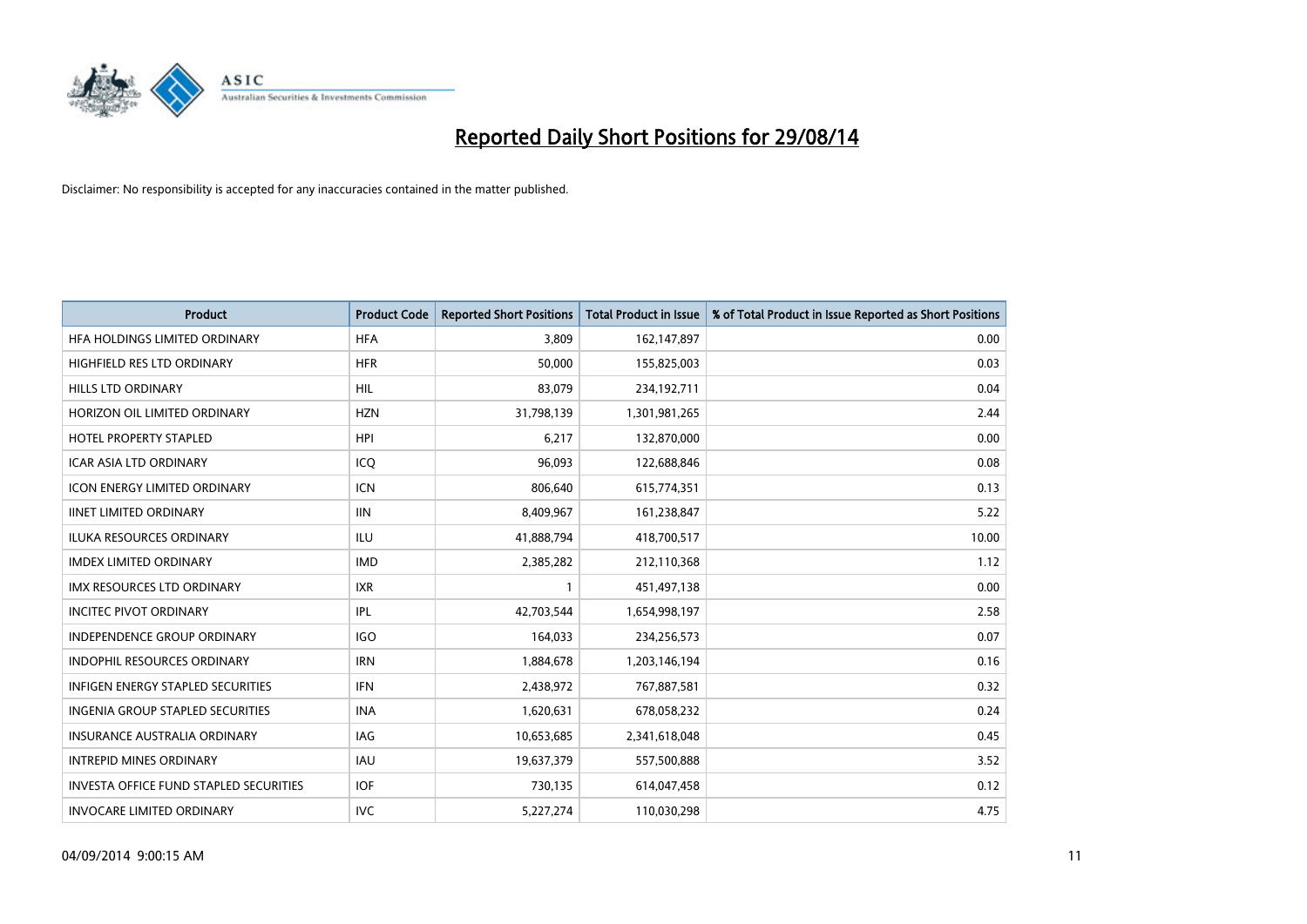

| <b>Product</b>                           | <b>Product Code</b> | <b>Reported Short Positions</b> | <b>Total Product in Issue</b> | % of Total Product in Issue Reported as Short Positions |
|------------------------------------------|---------------------|---------------------------------|-------------------------------|---------------------------------------------------------|
| <b>IOOF HOLDINGS LTD ORDINARY</b>        | IFL                 | 5,194,107                       | 300,133,752                   | 1.73                                                    |
| <b>IPROPERTY GROUP LTD ORDINARY</b>      | <b>IPP</b>          | 2,450,441                       | 181,703,204                   | 1.35                                                    |
| <b>IRESS LIMITED ORDINARY</b>            | <b>IRE</b>          | 5,471,642                       | 159,097,319                   | 3.44                                                    |
| <b>IRON ORE HOLDINGS ORDINARY</b>        | <b>IOH</b>          | 16,649                          | 161,174,005                   | 0.01                                                    |
| <b>ISELECT LTD ORDINARY</b>              | <b>ISU</b>          | 334,420                         | 260,889,894                   | 0.13                                                    |
| <b>ISENTIA GROUP LTD ORDINARY</b>        | <b>ISD</b>          | 19,056                          | 200,000,001                   | 0.01                                                    |
| JAMES HARDIE INDUST CHESS DEPOSITARY INT | <b>JHX</b>          | 5,567,667                       | 444,875,263                   | 1.25                                                    |
| <b>JAPARA HEALTHCARE LT ORDINARY</b>     | <b>IHC</b>          | 3,997,413                       | 262,500,000                   | 1.52                                                    |
| <b>JB HI-FI LIMITED ORDINARY</b>         | <b>IBH</b>          | 11,971,155                      | 99,234,173                    | 12.06                                                   |
| <b>KAGARA LTD ORDINARY</b>               | KZL                 | 34,720                          | 798,953,117                   | 0.00                                                    |
| KAROON GAS AUSTRALIA ORDINARY            | <b>KAR</b>          | 20,300,925                      | 255,841,581                   | 7.93                                                    |
| KATHMANDU HOLD LTD ORDINARY              | <b>KMD</b>          | 1,943,383                       | 200,633,469                   | 0.97                                                    |
| <b>KBL MINING LIMITED ORDINARY</b>       | <b>KBL</b>          | 1,820                           | 393,535,629                   | 0.00                                                    |
| KINGSGATE CONSOLID. ORDINARY             | <b>KCN</b>          | 9,539,896                       | 223,584,937                   | 4.27                                                    |
| KINGSROSE MINING LTD ORDINARY            | <b>KRM</b>          | 442,126                         | 358,611,493                   | 0.12                                                    |
| KOGI IRON LTD ORDINARY                   | <b>KFE</b>          | 899,598                         | 376,669,836                   | 0.24                                                    |
| LEIGHTON HOLDINGS ORDINARY               | LEI                 | 5,117,659                       | 338,503,563                   | 1.51                                                    |
| LEND LEASE GROUP UNIT/ORD STAPLED        | LLC                 | 970,914                         | 577,475,833                   | 0.17                                                    |
| LIFESTYLE COMMUNIT, ORDINARY             | <b>LIC</b>          | 4,000                           | 99,970,131                    | 0.00                                                    |
| LIQUEFIED NATURAL ORDINARY               | <b>LNG</b>          | 2,462,792                       | 461,402,201                   | 0.53                                                    |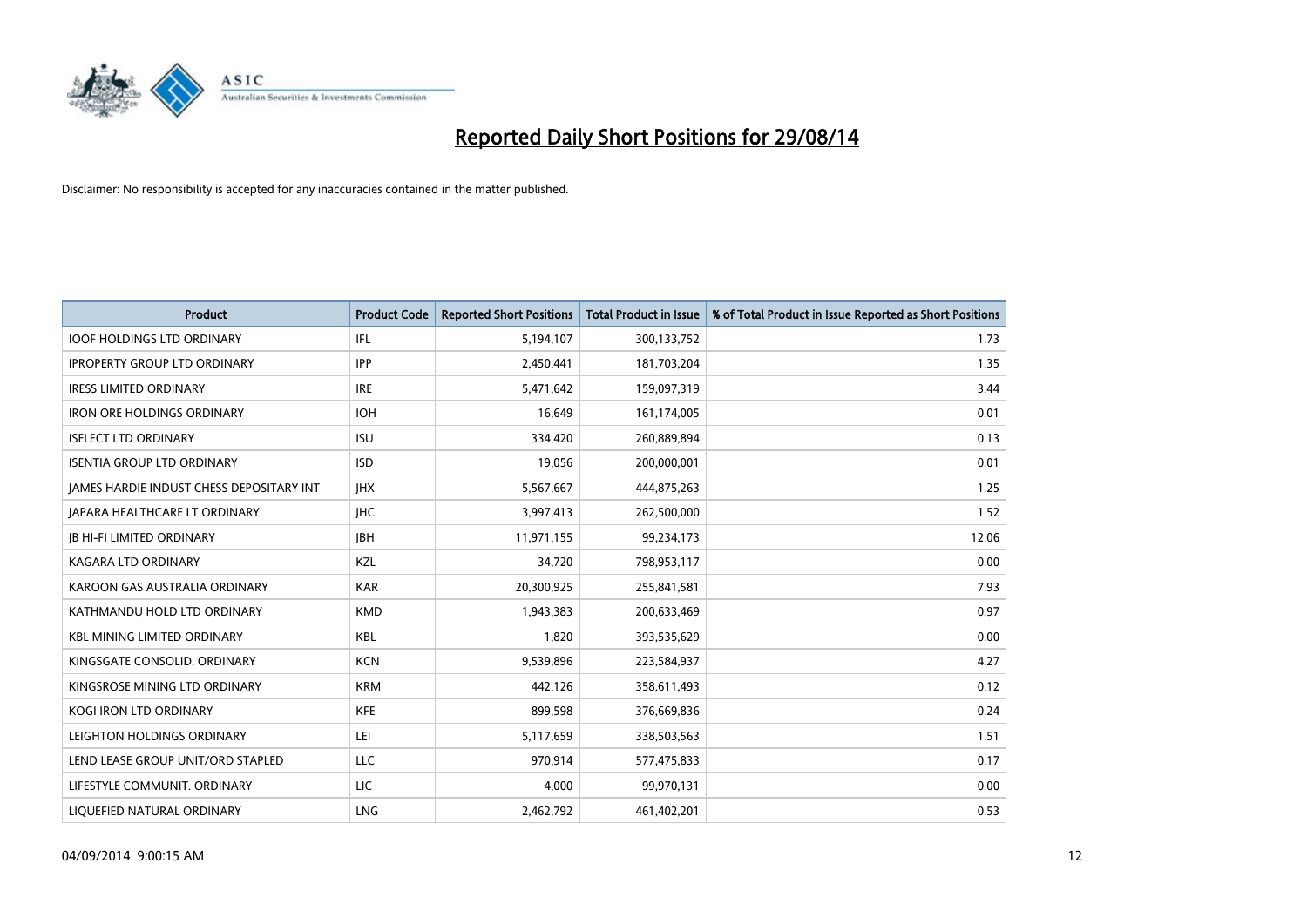

| <b>Product</b>                        | <b>Product Code</b> | <b>Reported Short Positions</b> | <b>Total Product in Issue</b> | % of Total Product in Issue Reported as Short Positions |
|---------------------------------------|---------------------|---------------------------------|-------------------------------|---------------------------------------------------------|
| LYNAS CORPORATION ORDINARY            | <b>LYC</b>          | 131,807,138                     | 2,333,801,566                 | 5.65                                                    |
| <b>M2 GRP LTD ORDINARY</b>            | <b>MTU</b>          | 10,955,970                      | 180,491,516                   | 6.07                                                    |
| <b>MACA LIMITED ORDINARY</b>          | <b>MLD</b>          | 423,061                         | 202,676,373                   | 0.21                                                    |
| <b>MACMAHON HOLDINGS ORDINARY</b>     | <b>MAH</b>          | 2,509,361                       | 1,261,699,966                 | 0.20                                                    |
| MACO ATLAS ROADS GRP ORDINARY STAPLED | <b>MOA</b>          | 3,073,930                       | 505,692,079                   | 0.61                                                    |
| MACQUARIE GROUP LTD ORDINARY          | MQG                 | 1,295,722                       | 321,202,994                   | 0.40                                                    |
| MAGELLAN FIN GRP LTD ORDINARY         | <b>MFG</b>          | 3,059,472                       | 158,842,157                   | 1.93                                                    |
| <b>MATRIX C &amp; E LTD ORDINARY</b>  | <b>MCE</b>          | 2,669,924                       | 94,555,428                    | 2.82                                                    |
| <b>MAVERICK DRILLING ORDINARY</b>     | <b>MAD</b>          | 4,448,100                       | 533,885,763                   | 0.83                                                    |
| <b>MAXITRANS INDUSTRIES ORDINARY</b>  | <b>MXI</b>          | 149,116                         | 185,075,653                   | 0.08                                                    |
| MAYNE PHARMA LTD ORDINARY             | <b>MYX</b>          | 5,656,583                       | 586,651,477                   | 0.96                                                    |
| MCMILLAN SHAKESPEARE ORDINARY         | <b>MMS</b>          | 1,272,432                       | 74,523,965                    | 1.71                                                    |
| MCPHERSON'S LTD ORDINARY              | <b>MCP</b>          | 39,372                          | 95,434,645                    | 0.04                                                    |
| MEDUSA MINING LTD ORDINARY            | <b>MML</b>          | 3,141,850                       | 207,794,301                   | 1.51                                                    |
| MELBOURNE IT LIMITED ORDINARY         | <b>MLB</b>          | 14,102                          | 92,944,392                    | 0.02                                                    |
| <b>MERMAID MARINE ORDINARY</b>        | <b>MRM</b>          | 10,784,281                      | 366,766,098                   | 2.94                                                    |
| MESOBLAST LIMITED ORDINARY            | <b>MSB</b>          | 20,826,136                      | 321,640,094                   | 6.47                                                    |
| METALS X LIMITED ORDINARY             | <b>MLX</b>          | 1,130,586                       | 1,655,826,110                 | 0.07                                                    |
| METCASH LIMITED ORDINARY              | <b>MTS</b>          | 117,724,517                     | 903,309,574                   | 13.03                                                   |
| <b>MIGHTY RIVER POWER ORDINARY</b>    | <b>MYT</b>          | 3,806,804                       | 1,400,012,517                 | 0.27                                                    |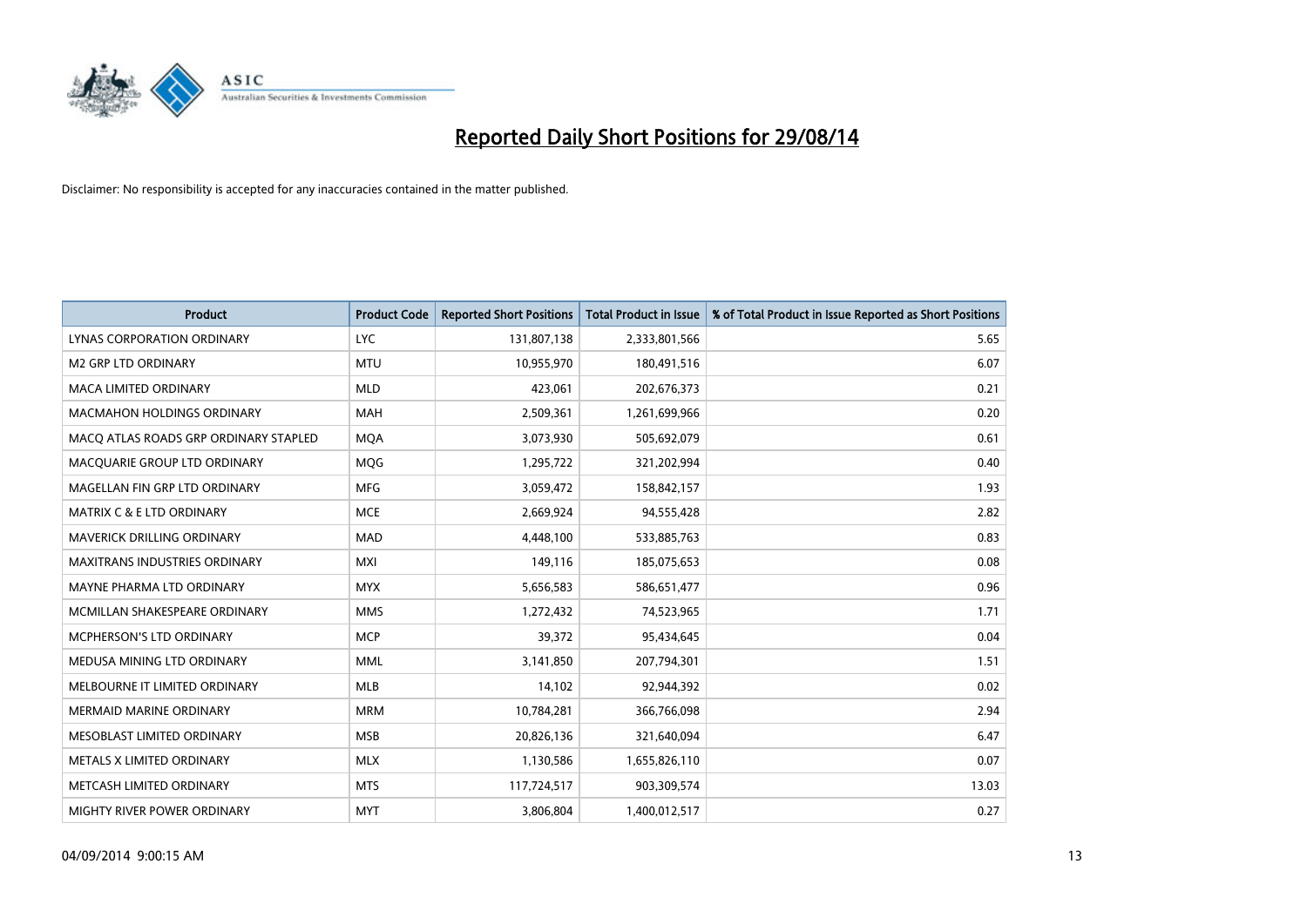

| <b>Product</b>                    | <b>Product Code</b> | <b>Reported Short Positions</b> | <b>Total Product in Issue</b> | % of Total Product in Issue Reported as Short Positions |
|-----------------------------------|---------------------|---------------------------------|-------------------------------|---------------------------------------------------------|
| MINCOR RESOURCES NL ORDINARY      | <b>MCR</b>          | 5.774                           | 188,208,274                   | 0.00                                                    |
| MINERAL DEPOSITS ORDINARY         | <b>MDL</b>          | 840,949                         | 103,538,786                   | 0.81                                                    |
| MINERAL RESOURCES, ORDINARY       | <b>MIN</b>          | 14,884,678                      | 186,556,246                   | 7.98                                                    |
| MINT WIRELESS ORDINARY            | <b>MNW</b>          | 1,830,698                       | 470,372,395                   | 0.39                                                    |
| MIRABELA NICKEL LTD ORDINARY      | <b>MBN</b>          | 10                              | 929,710,216                   | 0.00                                                    |
| MIRVAC GROUP STAPLED SECURITIES   | <b>MGR</b>          | 2,533,404                       | 3,697,197,370                 | 0.07                                                    |
| MOBILE EMBRACE LTD ORDINARY       | <b>MBE</b>          | 28,000                          | 376,510,098                   | 0.01                                                    |
| MOLOPO ENERGY LTD ORDINARY        | <b>MPO</b>          | 11,118                          | 248,705,730                   | 0.00                                                    |
| MONADELPHOUS GROUP ORDINARY       | <b>MND</b>          | 7,764,002                       | 92,679,570                    | 8.38                                                    |
| MORTGAGE CHOICE LTD ORDINARY      | <b>MOC</b>          | 2,114                           | 123,879,296                   | 0.00                                                    |
| <b>MOUNT GIBSON IRON ORDINARY</b> | <b>MGX</b>          | 18,726,100                      | 1,090,805,085                 | 1.72                                                    |
| MULTIPLEX SITES SITES             | <b>MXUPA</b>        | 2,058                           | 4,500,000                     | 0.05                                                    |
| <b>MYER HOLDINGS LTD ORDINARY</b> | <b>MYR</b>          | 74,327,063                      | 585,684,551                   | 12.69                                                   |
| <b>MYSTATE LIMITED ORDINARY</b>   | <b>MYS</b>          | 7,535                           | 87,261,995                    | 0.01                                                    |
| NANOSONICS LIMITED ORDINARY       | <b>NAN</b>          | 1,680,190                       | 264,157,826                   | 0.64                                                    |
| NATIONAL AUST, BANK ORDINARY      | <b>NAB</b>          | 8,424,349                       | 2,365,771,681                 | 0.36                                                    |
| NATIONAL STORAGE STAPLED          | <b>NSR</b>          | 2,439,593                       | 244,897,096                   | 1.00                                                    |
| NAVITAS LIMITED ORDINARY          | <b>NVT</b>          | 3,541,115                       | 375,712,581                   | 0.94                                                    |
| NEARMAP LTD ORDINARY              | <b>NEA</b>          | 716,071                         | 337,946,101                   | 0.21                                                    |
| NEON ENERGY LIMITED ORDINARY      | <b>NEN</b>          | 140,474                         | 553,037,848                   | 0.03                                                    |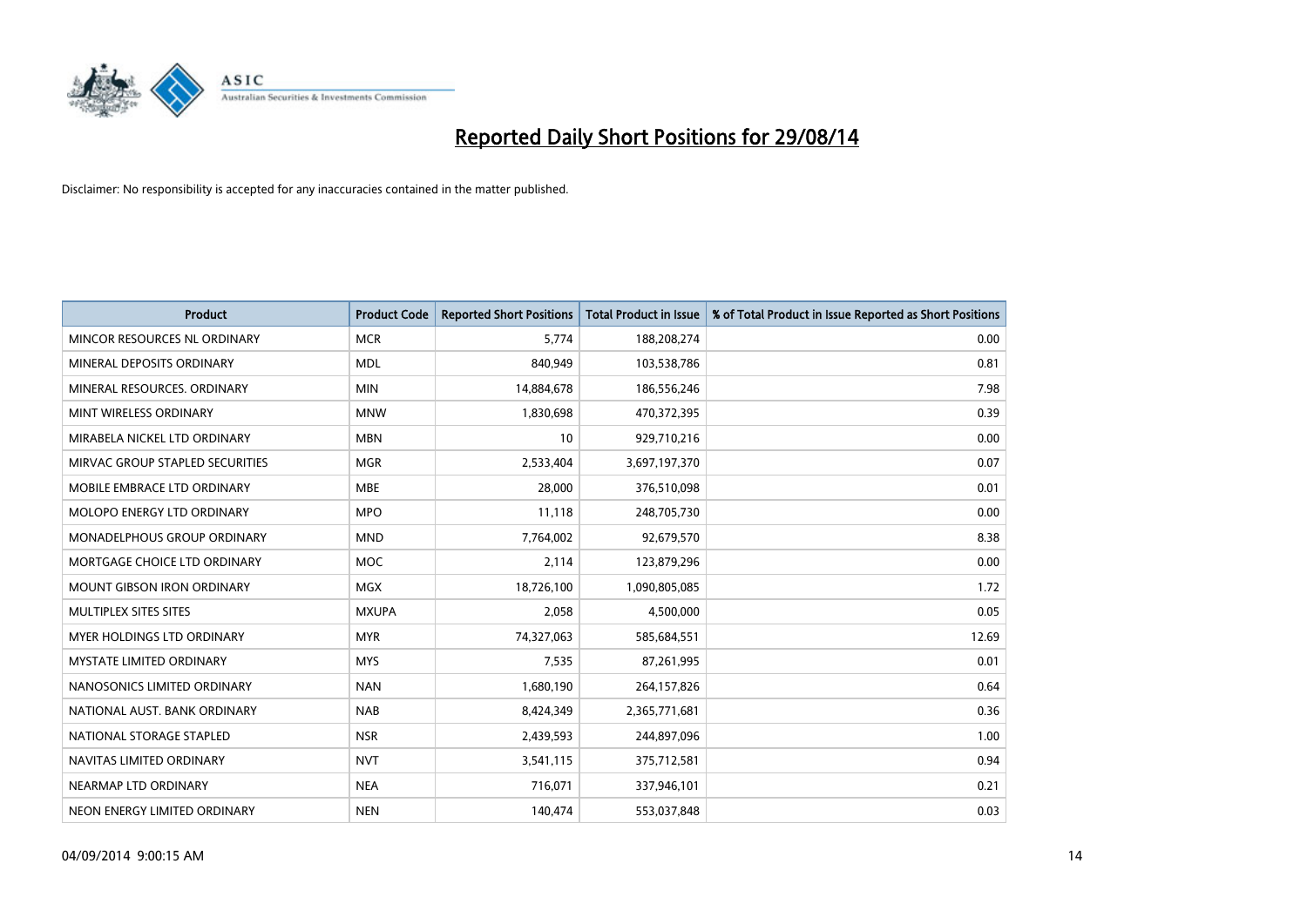

| <b>Product</b>                        | <b>Product Code</b> | <b>Reported Short Positions</b> | <b>Total Product in Issue</b> | % of Total Product in Issue Reported as Short Positions |
|---------------------------------------|---------------------|---------------------------------|-------------------------------|---------------------------------------------------------|
| NEW HOPE CORPORATION ORDINARY         | <b>NHC</b>          | 1,195,541                       | 830,999,449                   | 0.14                                                    |
| NEW STANDARD ENERGY ORDINARY          | <b>NSE</b>          | 4,200                           | 386,169,603                   | 0.00                                                    |
| NEWCREST MINING ORDINARY              | <b>NCM</b>          | 12,003,748                      | 766,510,971                   | 1.57                                                    |
| NEWS CORP A NON-VOTING CDI            | <b>NWSLV</b>        | 397,238                         | 2,976,217                     | 13.35                                                   |
| NEWS CORP B VOTING CDI                | <b>NWS</b>          | 2,560,308                       | 21,792,806                    | 11.75                                                   |
| NEWSAT LIMITED ORDINARY               | <b>NWT</b>          | 3,997,463                       | 613,199,841                   | 0.65                                                    |
| NEXTDC LIMITED ORDINARY               | <b>NXT</b>          | 19,150,525                      | 193,154,486                   | 9.91                                                    |
| NEXUS ENERGY LIMITED ORDINARY         | <b>NXS</b>          | 83,985                          | 1,330,219,459                 | 0.01                                                    |
| NIB HOLDINGS LIMITED ORDINARY         | <b>NHF</b>          | 2,081,982                       | 439,004,182                   | 0.47                                                    |
| NIDO PETROLEUM ORDINARY               | <b>NDO</b>          | 42,480                          | 2,188,266,468                 | 0.00                                                    |
| NINE ENTERTAINMENT ORDINARY           | <b>NEC</b>          | 9,962,281                       | 940,295,023                   | 1.06                                                    |
| NOBLE MINERAL RES ORDINARY            | <b>NMG</b>          | 2,365,726                       | 666,397,952                   | 0.36                                                    |
| NORTHERN IRON LTD ORDINARY            | <b>NFE</b>          | 11,392                          | 484,405,314                   | 0.00                                                    |
| NORTHERN STAR ORDINARY                | <b>NST</b>          | 9,742,174                       | 587,429,659                   | 1.66                                                    |
| NRW HOLDINGS LIMITED ORDINARY         | <b>NWH</b>          | 12,482,923                      | 278,888,011                   | 4.48                                                    |
| NUFARM LIMITED ORDINARY               | <b>NUF</b>          | 18,367,476                      | 264,021,627                   | 6.96                                                    |
| NUPLEX INDUSTRIES ORDINARY            | <b>NPX</b>          | 1,000                           | 198,125,827                   | 0.00                                                    |
| OCEANAGOLD CORP. CHESS DEPOSITARY INT | OGC                 | 1,569,355                       | 301,420,186                   | 0.52                                                    |
| OIL SEARCH LTD ORDINARY               | OSH                 | 5,047,380                       | 1,519,022,225                 | 0.33                                                    |
| OM HOLDINGS LIMITED ORDINARY          | OMH                 | 239                             | 733,423,337                   | 0.00                                                    |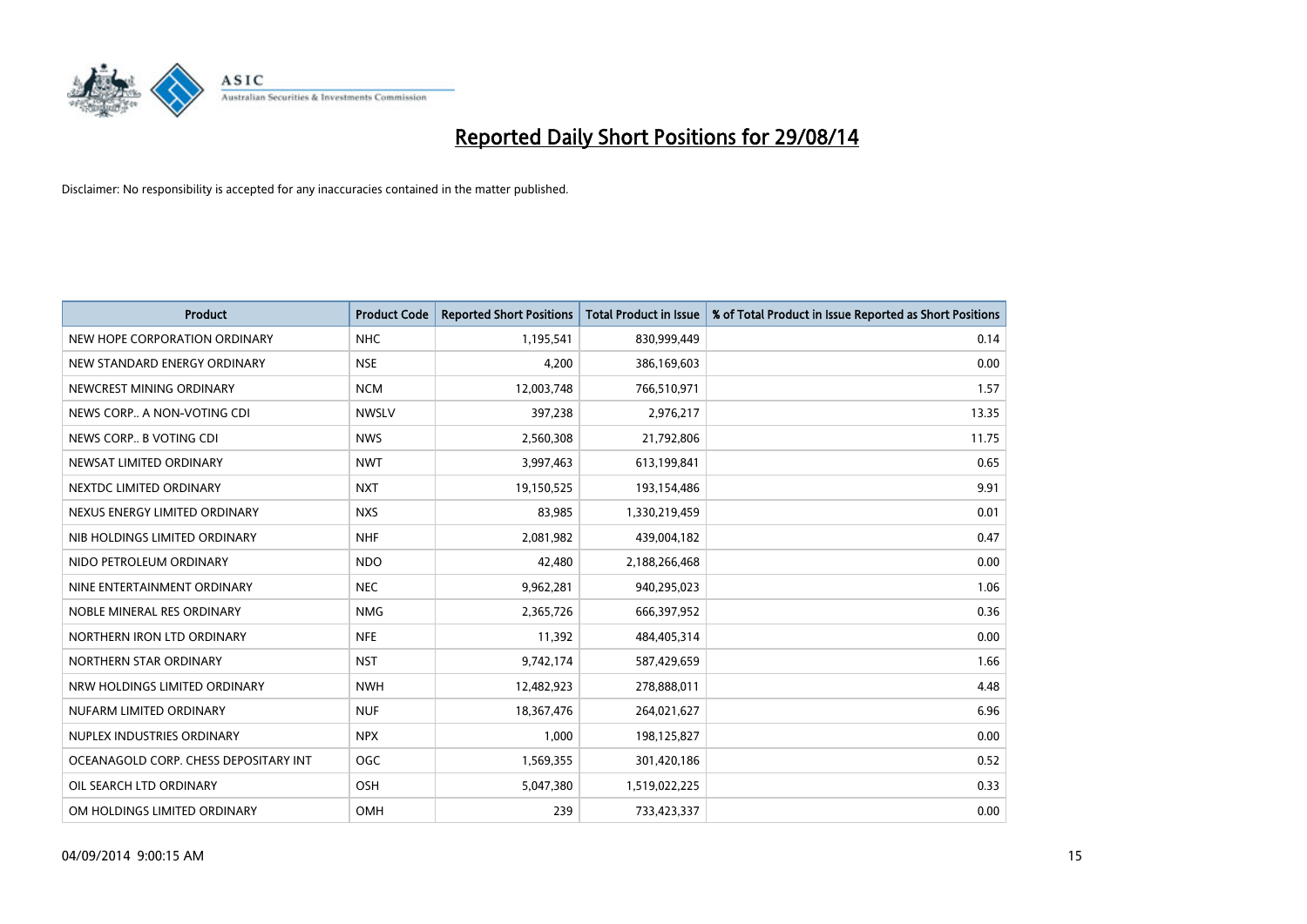

| <b>Product</b>                | <b>Product Code</b> | <b>Reported Short Positions</b> | <b>Total Product in Issue</b> | % of Total Product in Issue Reported as Short Positions |
|-------------------------------|---------------------|---------------------------------|-------------------------------|---------------------------------------------------------|
| ORICA LIMITED ORDINARY        | ORI                 | 12,172,165                      | 372,743,291                   | 3.27                                                    |
| ORIGIN ENERGY ORDINARY        | <b>ORG</b>          | 10,754,174                      | 1,103,646,907                 | 0.97                                                    |
| OROCOBRE LIMITED ORDINARY     | <b>ORE</b>          | 2,171,524                       | 132,041,911                   | 1.64                                                    |
| ORORA LIMITED ORDINARY        | <b>ORA</b>          | 2,422,369                       | 1,206,684,923                 | 0.20                                                    |
| OROTONGROUP LIMITED ORDINARY  | <b>ORL</b>          | 407,163                         | 40,880,902                    | 1.00                                                    |
| OZ MINERALS ORDINARY          | OZL                 | 17,079,917                      | 303,470,022                   | 5.63                                                    |
| OZFOREX GROUP LTD ORDINARY    | <b>OFX</b>          | 9,669,739                       | 240,000,000                   | 4.03                                                    |
| PACIFIC BRANDS ORDINARY       | <b>PBG</b>          | 27,655,544                      | 917,226,291                   | 3.02                                                    |
| PACT GROUP HLDGS LTD ORDINARY | <b>PGH</b>          | 2,360,116                       | 294,097,961                   | 0.80                                                    |
| PALADIN ENERGY LTD ORDINARY   | <b>PDN</b>          | 97,696,134                      | 964, 367, 284                 | 10.13                                                   |
| PANAUST LIMITED ORDINARY      | <b>PNA</b>          | 31,992                          | 635,580,654                   | 0.01                                                    |
| PANORAMIC RESOURCES ORDINARY  | PAN                 | 150,833                         | 322,275,824                   | 0.05                                                    |
| PANTERRA GOLD LTD ORDINARY    | PGI                 | $\mathbf{1}$                    | 822,241,166                   | 0.00                                                    |
| PAPERLINX LIMITED ORDINARY    | <b>PPX</b>          | 44,675                          | 665, 181, 261                 | 0.01                                                    |
| PAPILLON RES LTD ORDINARY     | PIR                 | 6,586,864                       | 352,044,210                   | 1.87                                                    |
| PATTIES FOODS LTD ORDINARY    | PFL                 | 9,001                           | 139,144,338                   | 0.01                                                    |
| PEET LIMITED ORDINARY         | <b>PPC</b>          | 58,999                          | 433,389,348                   | 0.01                                                    |
| PENTAL LTD ORDINARY           | <b>PTL</b>          | 500,000                         | 1,814,138,699                 | 0.03                                                    |
| PERPETUAL LIMITED ORDINARY    | PPT                 | 1,098,378                       | 46,574,426                    | 2.36                                                    |
| PERSEUS MINING LTD ORDINARY   | <b>PRU</b>          | 16,172,840                      | 526,656,401                   | 3.07                                                    |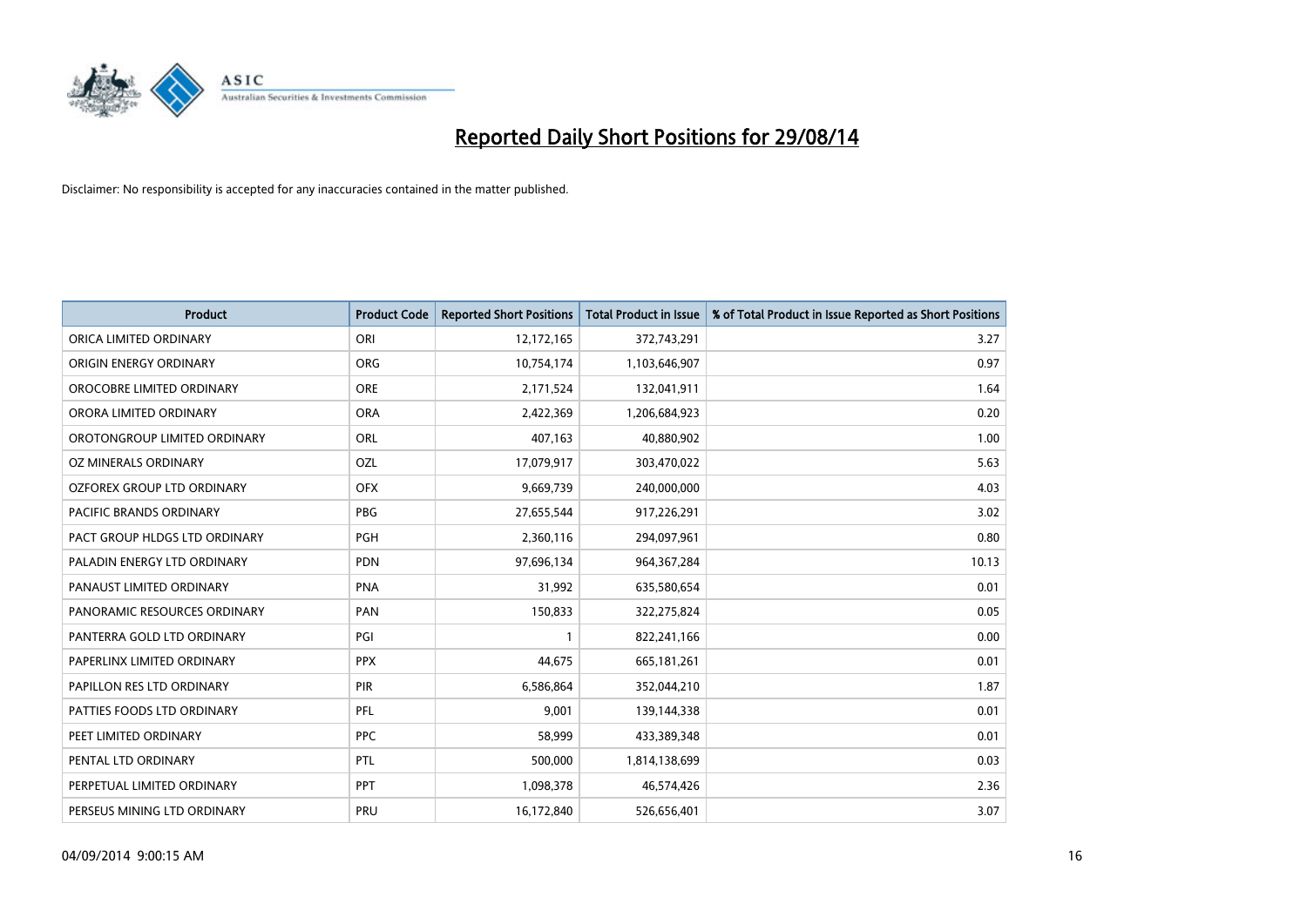

| <b>Product</b>                    | <b>Product Code</b> | <b>Reported Short Positions</b> | Total Product in Issue | % of Total Product in Issue Reported as Short Positions |
|-----------------------------------|---------------------|---------------------------------|------------------------|---------------------------------------------------------|
| PHARMAXIS LTD ORDINARY            | <b>PXS</b>          | 47,356                          | 309,514,849            | 0.02                                                    |
| PHOSPHAGENICS LTD. ORDINARY       | <b>POH</b>          | 250,000                         | 1,210,965,957          | 0.02                                                    |
| PLATINUM ASSET ORDINARY           | <b>PTM</b>          | 1,038,319                       | 580,336,142            | 0.18                                                    |
| PLATINUM AUSTRALIA ORDINARY       | <b>PLA</b>          | 836,127                         | 504,968,043            | 0.17                                                    |
| <b>PMP LIMITED ORDINARY</b>       | <b>PMP</b>          | 27,581                          | 323,781,124            | 0.01                                                    |
| PRANA BIOTECHNOLOGY ORDINARY      | PBT                 | 3,081,574                       | 488,936,960            | 0.63                                                    |
| PREMIER INVESTMENTS ORDINARY      | <b>PMV</b>          | 249,672                         | 155,714,874            | 0.16                                                    |
| PRIMA BIOMED LTD ORDINARY         | <b>PRR</b>          | 132,361                         | 1,228,709,341          | 0.01                                                    |
| PRIMARY HEALTH CARE ORDINARY      | <b>PRY</b>          | 16,328,699                      | 505,659,944            | 3.23                                                    |
| PRIME MEDIA GRP LTD ORDINARY      | <b>PRT</b>          | 1,611,663                       | 366,330,303            | 0.44                                                    |
| PROGRAMMED ORDINARY               | <b>PRG</b>          | 195,413                         | 118,644,974            | 0.16                                                    |
| <b>QANTAS AIRWAYS ORDINARY</b>    | QAN                 | 70,550,584                      | 2,196,330,250          | 3.21                                                    |
| OBE INSURANCE GROUP ORDINARY      | <b>OBE</b>          | 27,346,142                      | 1,341,959,131          | 2.04                                                    |
| <b>QUBE HOLDINGS LTD ORDINARY</b> | <b>QUB</b>          | 14,385,224                      | 1,051,172,929          | 1.37                                                    |
| RAMELIUS RESOURCES ORDINARY       | <b>RMS</b>          | 734,071                         | 468,779,797            | 0.16                                                    |
| RAMSAY HEALTH CARE ORDINARY       | <b>RHC</b>          | 1,488,199                       | 202,081,252            | 0.74                                                    |
| RCG CORPORATION LTD ORDINARY      | <b>RCG</b>          | 8,085                           | 263,808,625            | 0.00                                                    |
| <b>RCR TOMLINSON ORDINARY</b>     | <b>RCR</b>          | 460,109                         | 137,779,238            | 0.33                                                    |
| <b>REA GROUP ORDINARY</b>         | <b>REA</b>          | 1,478,457                       | 131,714,699            | 1.12                                                    |
| RECALL HOLDINGS LTD ORDINARY      | <b>REC</b>          | 8,943,795                       | 312,903,583            | 2.86                                                    |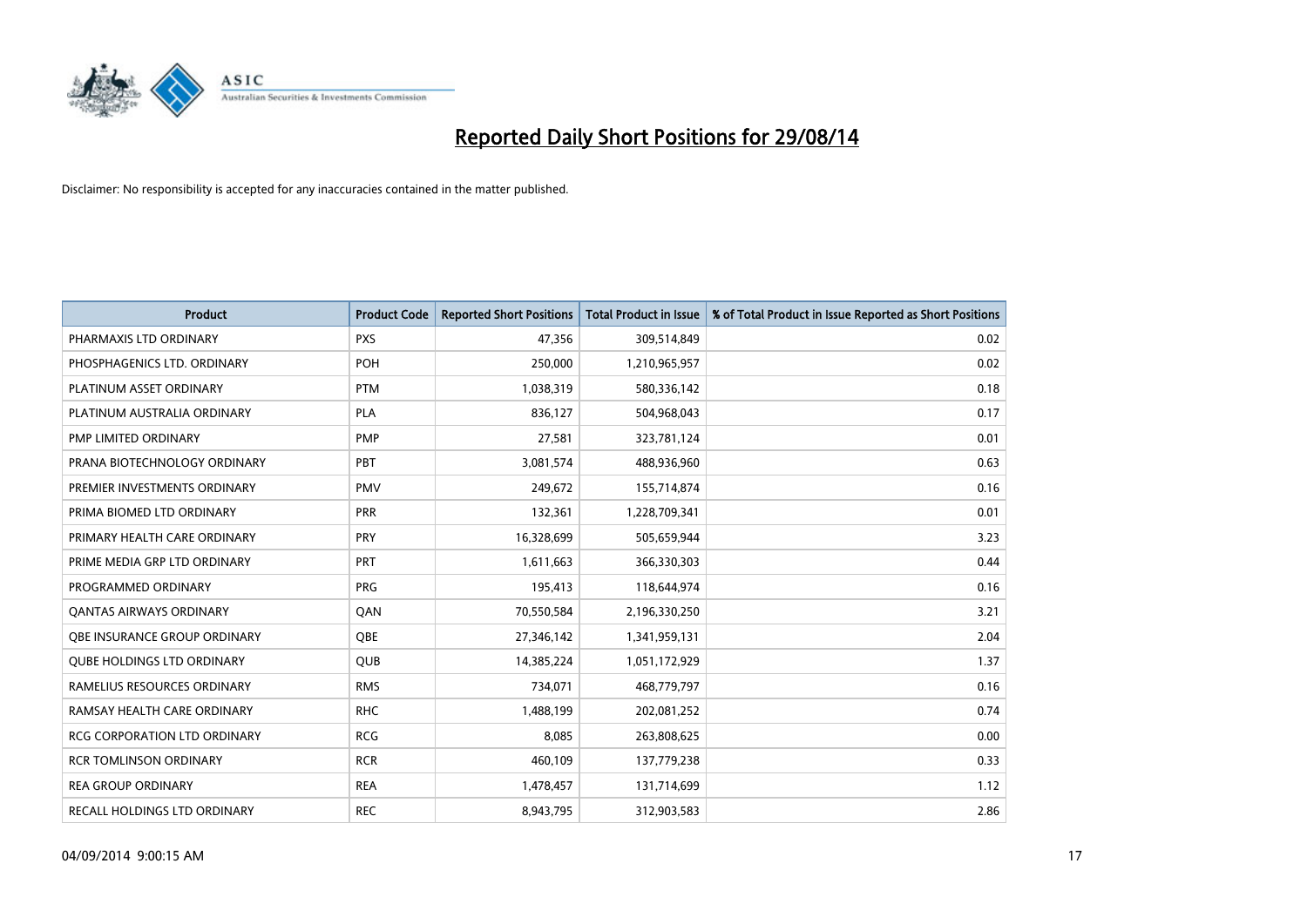

| Product                             | <b>Product Code</b> | <b>Reported Short Positions</b> | <b>Total Product in Issue</b> | % of Total Product in Issue Reported as Short Positions |
|-------------------------------------|---------------------|---------------------------------|-------------------------------|---------------------------------------------------------|
| <b>RECKON LIMITED ORDINARY</b>      | <b>RKN</b>          | 1,486,621                       | 112,084,762                   | 1.33                                                    |
| <b>RED 5 LIMITED ORDINARY</b>       | <b>RED</b>          | 174,740                         | 759,451,008                   | 0.02                                                    |
| <b>RED FORK ENERGY ORDINARY</b>     | <b>RFE</b>          | 1,646,244                       | 501,051,719                   | 0.33                                                    |
| REDBANK ENERGY LTD ORDINARY         | AEJ                 | 13                              | 786,287                       | 0.00                                                    |
| REED RESOURCES LTD ORDINARY         | <b>RDR</b>          | 2,000                           | 499,453,895                   | 0.00                                                    |
| <b>REGIS RESOURCES ORDINARY</b>     | <b>RRL</b>          | 42,024,528                      | 499,744,095                   | 8.41                                                    |
| RESMED INC CDI 10:1                 | <b>RMD</b>          | 42,007,886                      | 1,403,045,440                 | 2.99                                                    |
| RESOLUTE MINING ORDINARY            | <b>RSG</b>          | 5,545,629                       | 641,189,223                   | 0.86                                                    |
| <b>RESOURCE GENERATION ORDINARY</b> | <b>RES</b>          | 1,220                           | 581,380,338                   | 0.00                                                    |
| RETAIL FOOD GROUP ORDINARY          | <b>RFG</b>          | 7,044,092                       | 144,878,508                   | 4.86                                                    |
| REX MINERALS LIMITED ORDINARY       | <b>RXM</b>          | 615,672                         | 220,519,784                   | 0.28                                                    |
| RIO TINTO LIMITED ORDINARY          | <b>RIO</b>          | 3,873,915                       | 435,758,720                   | 0.89                                                    |
| ROBUST RESOURCES ORDINARY           | <b>ROL</b>          | $\mathbf{1}$                    | 195,369,627                   | 0.00                                                    |
| ROC OIL COMPANY ORDINARY            | <b>ROC</b>          | 458,813                         | 687,618,400                   | 0.07                                                    |
| ROYAL WOLF HOLDINGS ORDINARY        | <b>RWH</b>          | 209,381                         | 100,387,052                   | 0.21                                                    |
| RUBIK FINANCIAL LTD. ORDINARY       | <b>RFL</b>          | 32,249                          | 340,999,914                   | 0.01                                                    |
| RURALCO HOLDINGS ORDINARY           | <b>RHL</b>          | 3,658                           | 77,291,069                    | 0.00                                                    |
| SAI GLOBAL LIMITED ORDINARY         | SAI                 | 293,696                         | 210,918,332                   | 0.14                                                    |
| SALMAT LIMITED ORDINARY             | <b>SLM</b>          | 99,102                          | 159,812,799                   | 0.06                                                    |
| SAMSON OIL & GAS LTD ORDINARY       | SSN                 | 19,648,960                      | 2,837,756,933                 | 0.69                                                    |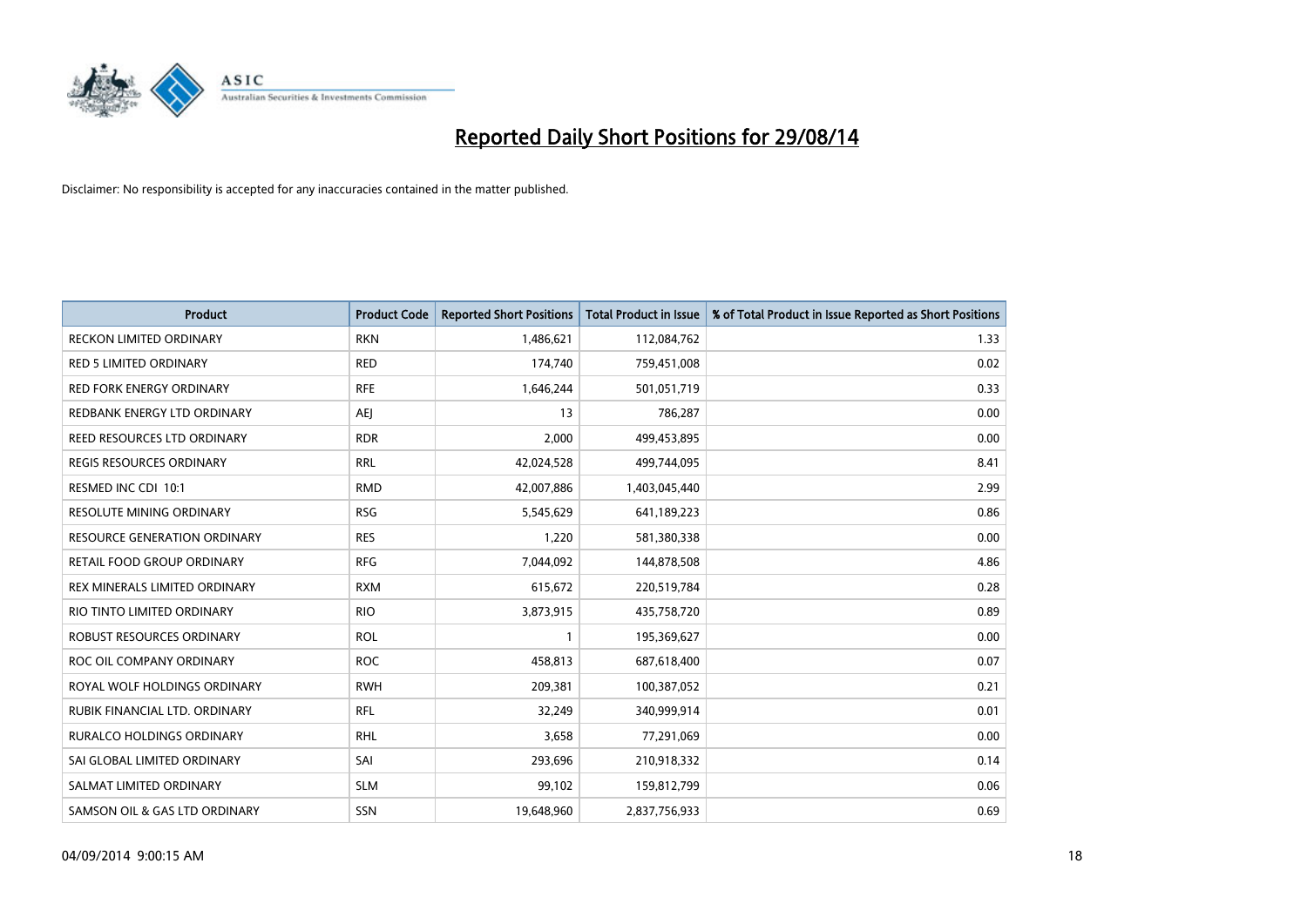

| <b>Product</b>                           | <b>Product Code</b> | <b>Reported Short Positions</b> | <b>Total Product in Issue</b> | % of Total Product in Issue Reported as Short Positions |
|------------------------------------------|---------------------|---------------------------------|-------------------------------|---------------------------------------------------------|
| SANDFIRE RESOURCES ORDINARY              | <b>SFR</b>          | 2,030,761                       | 155,640,968                   | 1.30                                                    |
| <b>SANTOS LTD ORDINARY</b>               | <b>STO</b>          | 7,391,955                       | 976,735,740                   | 0.76                                                    |
| SARACEN MINERAL ORDINARY                 | SAR                 | 1,157,157                       | 792,784,738                   | 0.15                                                    |
| SCA PROPERTY GROUP STAPLED SECURITIES    | <b>SCP</b>          | 29,956,594                      | 648,628,320                   | 4.62                                                    |
| <b>SCENTRE GRP STAPLED</b>               | SCG                 | 17,657,672                      | 5,324,296,678                 | 0.33                                                    |
| SEDGMAN LIMITED ORDINARY                 | SDM                 | 1,593,668                       | 227,059,277                   | 0.70                                                    |
| SEEK LIMITED ORDINARY                    | <b>SEK</b>          | 11,524,213                      | 340,459,756                   | 3.38                                                    |
| SELECT HARVESTS ORDINARY                 | SHV                 | 451,791                         | 57,999,427                    | 0.78                                                    |
| SENEX ENERGY LIMITED ORDINARY            | <b>SXY</b>          | 13,549,547                      | 1,148,128,941                 | 1.18                                                    |
| SERVCORP LIMITED ORDINARY                | SRV                 | 901                             | 98,432,275                    | 0.00                                                    |
| SERVICE STREAM ORDINARY                  | SSM                 | 30                              | 386,389,873                   | 0.00                                                    |
| SEVEN GROUP HOLDINGS ORDINARY            | <b>SVW</b>          | 294,356                         | 302,691,886                   | 0.10                                                    |
| SEVEN WEST MEDIA LTD ORDINARY            | SWM                 | 5,406,227                       | 999,160,872                   | 0.54                                                    |
| SIGMA PHARMACEUTICAL ORDINARY            | <b>SIP</b>          | 17,612,799                      | 1,108,086,575                 | 1.59                                                    |
| SILEX SYSTEMS ORDINARY                   | <b>SLX</b>          | 7,120,361                       | 170,467,339                   | 4.18                                                    |
| SILVER CHEF LIMITED ORDINARY             | SIV                 | 72,130                          | 29,469,492                    | 0.24                                                    |
| SILVER LAKE RESOURCE ORDINARY            | <b>SLR</b>          | 18,108,378                      | 503,233,971                   | 3.60                                                    |
| SIMS METAL MGMT LTD ORDINARY             | SGM                 | 12,928,854                      | 204,605,159                   | 6.32                                                    |
| SINGAPORE TELECOMM. CHESS DEPOSITARY INT | SGT                 | 5,370,408                       | 117,328,705                   | 4.58                                                    |
| SINO GAS ENERGY ORDINARY                 | <b>SEH</b>          | 8,524,126                       | 1,541,422,358                 | 0.55                                                    |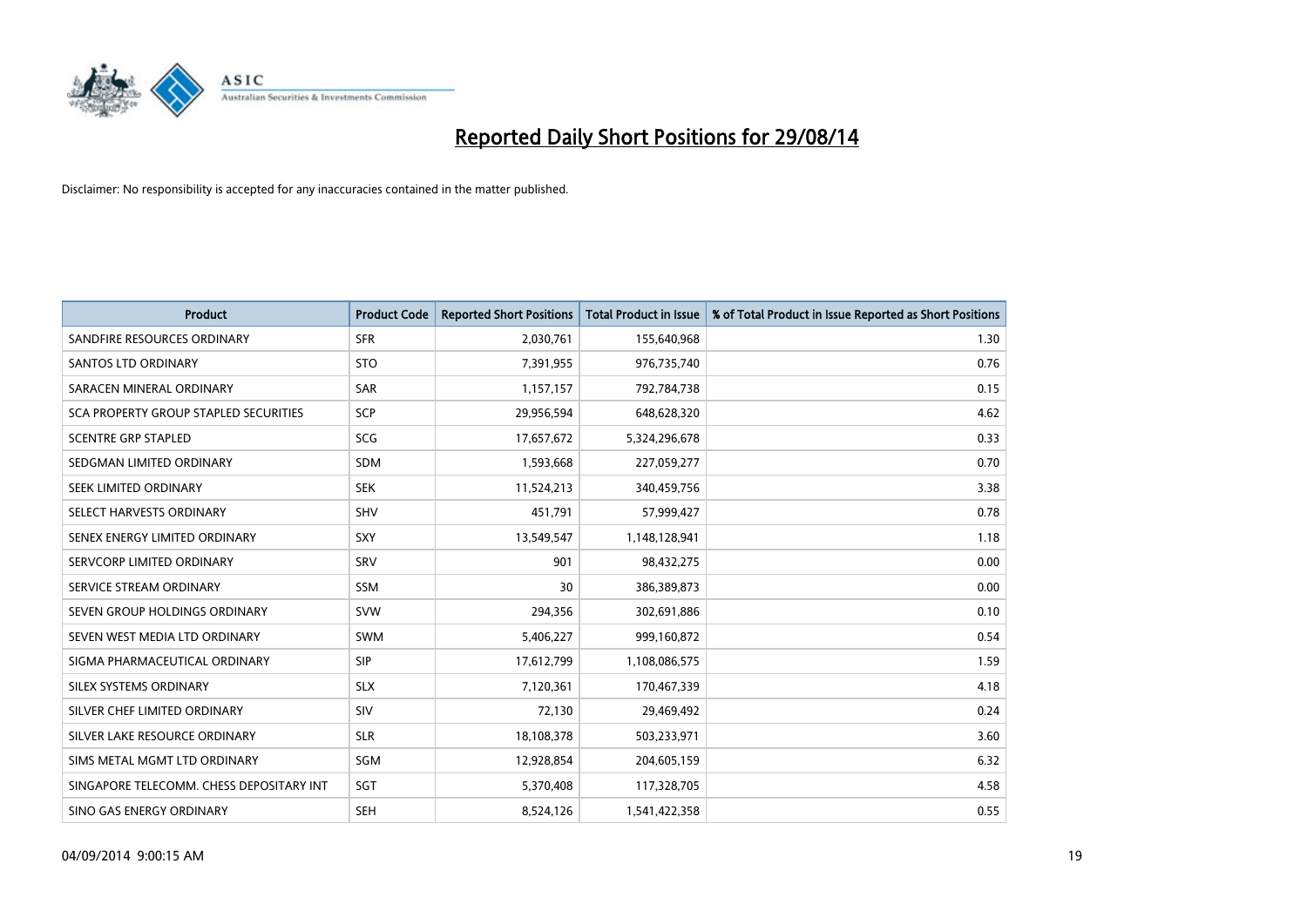

| <b>Product</b>                           | <b>Product Code</b> | <b>Reported Short Positions</b> | <b>Total Product in Issue</b> | % of Total Product in Issue Reported as Short Positions |
|------------------------------------------|---------------------|---------------------------------|-------------------------------|---------------------------------------------------------|
| SIRIUS RESOURCES NL ORDINARY             | <b>SIR</b>          | 10,274,323                      | 340,888,269                   | 3.01                                                    |
| SIRTEX MEDICAL ORDINARY                  | <b>SRX</b>          | 102,283                         | 56,494,365                    | 0.18                                                    |
| SKILLED GROUP LTD ORDINARY               | <b>SKE</b>          | 3,631,928                       | 235,254,496                   | 1.54                                                    |
| SKY NETWORK ORDINARY                     | <b>SKT</b>          | 210,573                         | 389,139,785                   | 0.05                                                    |
| SKYCITY ENT GRP LTD ORDINARY             | <b>SKC</b>          | 6,946,015                       | 582,088,094                   | 1.19                                                    |
| <b>SLATER &amp; GORDON ORDINARY</b>      | SGH                 | 1,625,953                       | 204,338,625                   | 0.80                                                    |
| SMS MANAGEMENT, ORDINARY                 | <b>SMX</b>          | 2,225,359                       | 69,394,537                    | 3.21                                                    |
| SONIC HEALTHCARE ORDINARY                | <b>SHL</b>          | 3,480,556                       | 400,811,556                   | 0.87                                                    |
| SOUL PATTINSON (W.H) ORDINARY            | SOL                 | 15,894                          | 239,395,320                   | 0.01                                                    |
| SP AUSNET STAPLED SECURITIES             | <b>SPN</b>          | 801,283                         | 3,425,244,162                 | 0.02                                                    |
| SPARK INFRASTRUCTURE STAPLED US PROHIBT. | SKI                 | 14,532,760                      | 1,466,360,128                 | 0.99                                                    |
| SPARK NEW ZEALAND ORDINARY               | <b>SPK</b>          | 7,717,037                       | 1,828,530,844                 | 0.42                                                    |
| SPDR 200 FUND ETF UNITS                  | <b>STW</b>          | 43,673                          | 46,146,865                    | 0.09                                                    |
| SPECIALTY FASHION ORDINARY               | <b>SFH</b>          | 607                             | 192,236,121                   | 0.00                                                    |
| SPOTLESS GRP HLD LTD ORDINARY            | <b>SPO</b>          | 22,485,026                      | 1,098,290,178                 | 2.05                                                    |
| ST BARBARA LIMITED ORDINARY              | SBM                 | 14,534,546                      | 488,074,077                   | 2.98                                                    |
| STARPHARMA HOLDINGS ORDINARY             | <b>SPL</b>          | 14,351,310                      | 285,109,680                   | 5.03                                                    |
| STEADFAST GROUP LTD ORDINARY             | <b>SDF</b>          | 5,856,611                       | 501,638,307                   | 1.17                                                    |
| STH CRS ELECT ENGNR ORDINARY             | <b>SXE</b>          | 13,433                          | 161,523,130                   | 0.01                                                    |
| STHN CROSS MEDIA ORDINARY                | <b>SXL</b>          | 31,999,046                      | 705,246,986                   | 4.54                                                    |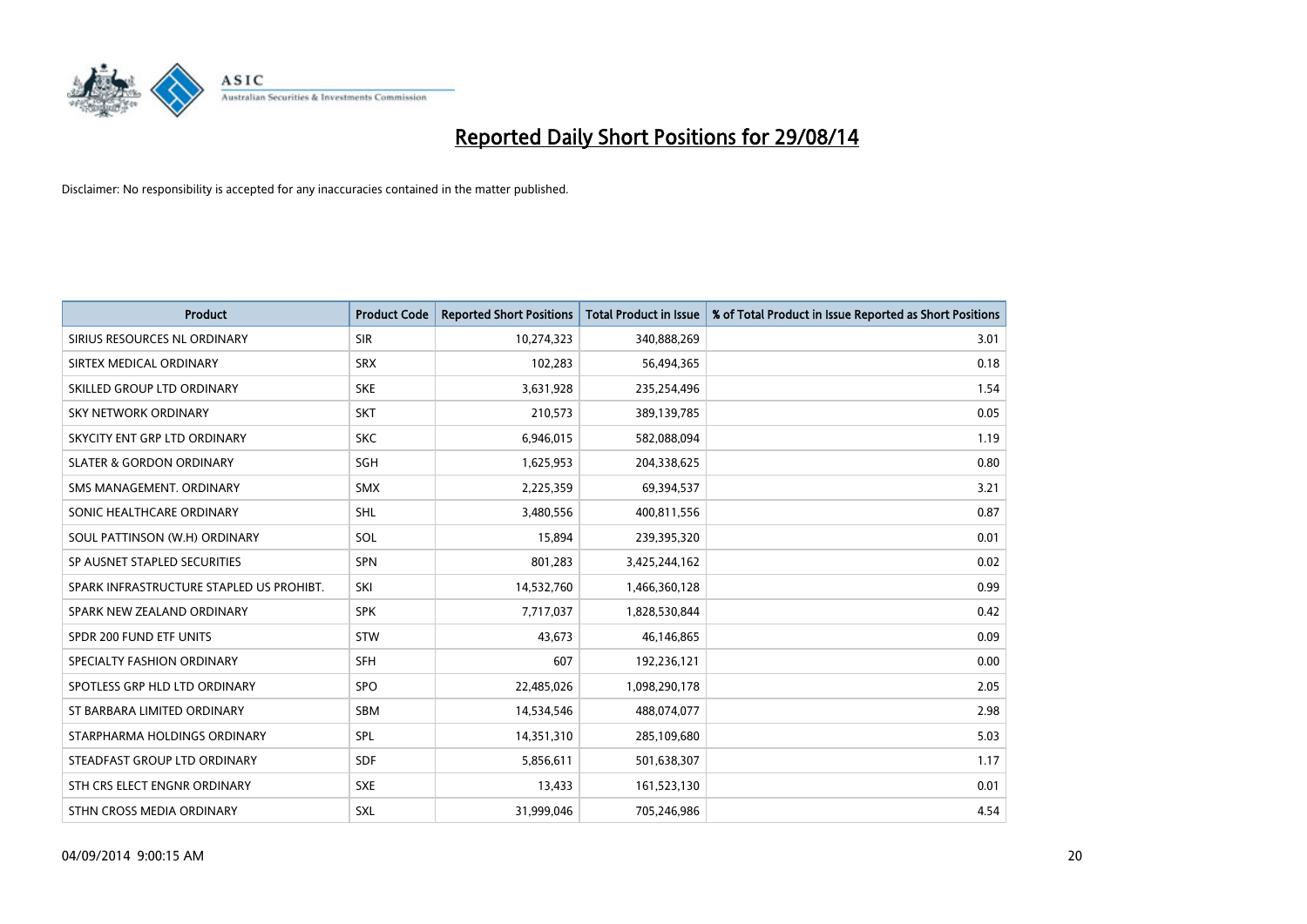

| <b>Product</b>                   | <b>Product Code</b> | <b>Reported Short Positions</b> | <b>Total Product in Issue</b> | % of Total Product in Issue Reported as Short Positions |
|----------------------------------|---------------------|---------------------------------|-------------------------------|---------------------------------------------------------|
| STOCKLAND UNITS/ORD STAPLED      | SGP                 | 8,568,268                       | 2,326,978,560                 | 0.37                                                    |
| STRAITS RES LTD. ORDINARY        | <b>SRQ</b>          | 28,747                          | 1,217,730,293                 | 0.00                                                    |
| STRIKE ENERGY LTD ORDINARY       | <b>STX</b>          | 4.000                           | 833,330,946                   | 0.00                                                    |
| STW COMMUNICATIONS ORDINARY      | SGN                 | 2,192,772                       | 403,828,512                   | 0.54                                                    |
| SUNCORP GROUP LTD ORDINARY       | <b>SUN</b>          | 10,866,834                      | 1,286,600,980                 | 0.84                                                    |
| SUNDANCE ENERGY ORDINARY         | <b>SEA</b>          | 2,764,322                       | 548,714,663                   | 0.50                                                    |
| SUNDANCE RESOURCES ORDINARY      | <b>SDL</b>          | 77,748,205                      | 3,082,028,456                 | 2.52                                                    |
| SUNLAND GROUP LTD ORDINARY       | <b>SDG</b>          | 1,011,456                       | 181,710,087                   | 0.56                                                    |
| SUPER RET REP LTD ORDINARY       | <b>SUL</b>          | 6,532,802                       | 196,731,620                   | 3.32                                                    |
| SYD AIRPORT STAPLED US PROHIBIT. | <b>SYD</b>          | 20,811,022                      | 2,216,216,041                 | 0.94                                                    |
| SYRAH RESOURCES ORDINARY         | <b>SYR</b>          | 3,956,535                       | 163,470,076                   | 2.42                                                    |
| TABCORP HOLDINGS LTD ORDINARY    | <b>TAH</b>          | 14,143,702                      | 762,954,019                   | 1.85                                                    |
| TASSAL GROUP LIMITED ORDINARY    | <b>TGR</b>          | 246,059                         | 146,507,029                   | 0.17                                                    |
| <b>TATTS GROUP LTD ORDINARY</b>  | <b>TTS</b>          | 30,517,670                      | 1,434,545,797                 | 2.13                                                    |
| <b>TECHNOLOGY ONE ORDINARY</b>   | <b>TNE</b>          | 23,476                          | 308,796,455                   | 0.01                                                    |
| TELECOM CORPORATION ORDINARY     | <b>TEL</b>          | 47,418                          | 1,828,530,844                 | 0.00                                                    |
| TELSTRA CORPORATION. ORDINARY    | <b>TLS</b>          | 46,621,571                      | 12,443,074,357                | 0.37                                                    |
| TEN NETWORK HOLDINGS ORDINARY    | <b>TEN</b>          | 139,265,880                     | 2,630,984,596                 | 5.29                                                    |
| TERANGA GOLD CORP CDI 1:1        | <b>TGZ</b>          | 81,459                          | 79,354,621                    | 0.10                                                    |
| TFS CORPORATION LTD ORDINARY     | <b>TFC</b>          | 1,696,386                       | 324,157,408                   | 0.52                                                    |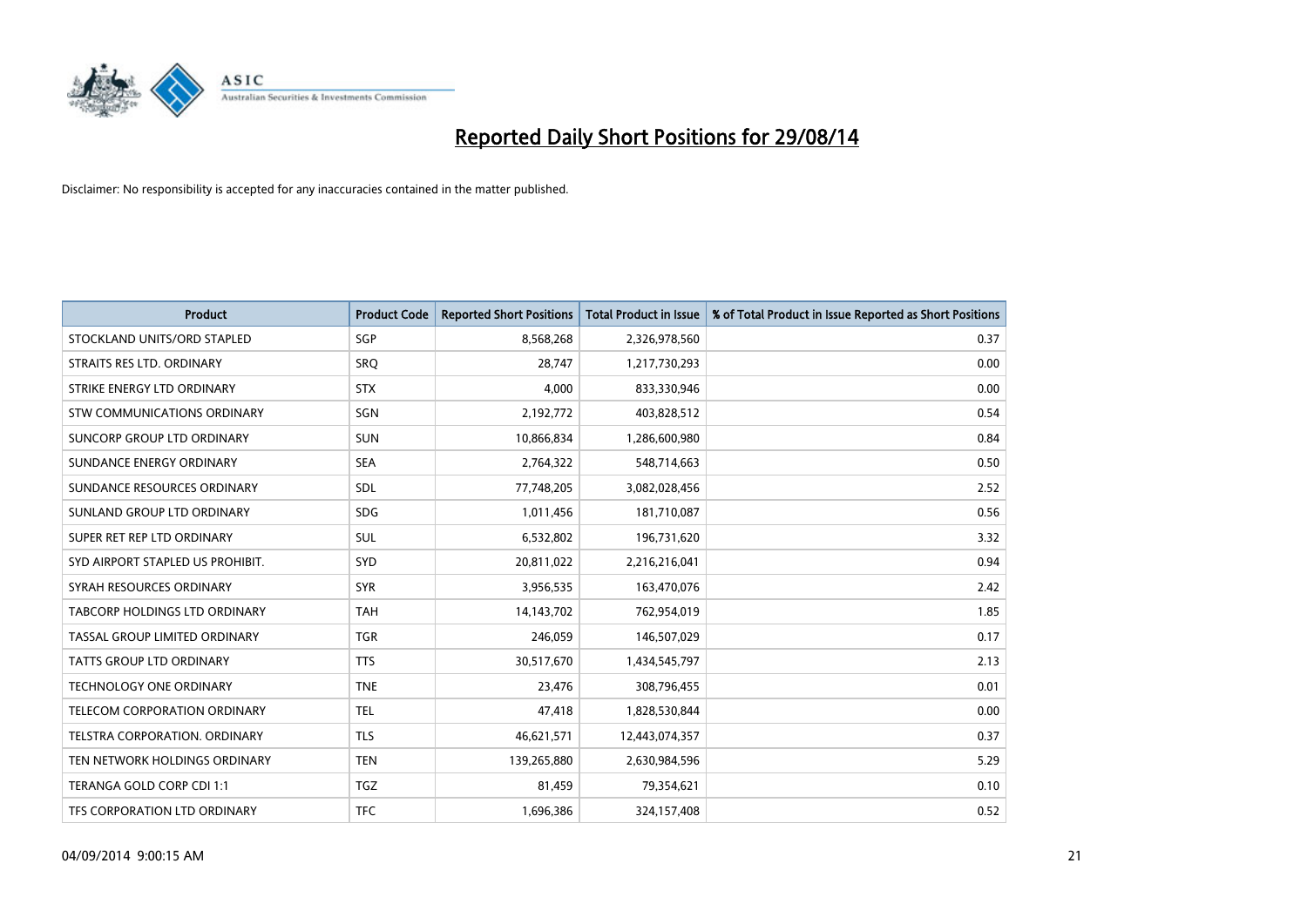

| <b>Product</b>                       | <b>Product Code</b> | <b>Reported Short Positions</b> | <b>Total Product in Issue</b> | % of Total Product in Issue Reported as Short Positions |
|--------------------------------------|---------------------|---------------------------------|-------------------------------|---------------------------------------------------------|
| THE PAS GROUP LTD ORDINARY           | <b>PGR</b>          | 611,953                         | 136,690,860                   | 0.45                                                    |
| THE REJECT SHOP ORDINARY             | <b>TRS</b>          | 2,868,137                       | 28,844,648                    | 9.94                                                    |
| THORN GROUP LIMITED ORDINARY         | <b>TGA</b>          | $\overline{7}$                  | 150,634,985                   | 0.00                                                    |
| TIGER RESOURCES ORDINARY             | <b>TGS</b>          | 3,139,574                       | 898,784,227                   | 0.35                                                    |
| TOLL HOLDINGS LTD ORDINARY           | <b>TOL</b>          | 27,728,601                      | 717,133,875                   | 3.87                                                    |
| TOX FREE SOLUTIONS ORDINARY          | <b>TOX</b>          | 3,220,841                       | 133,752,359                   | 2.41                                                    |
| TPG TELECOM LIMITED ORDINARY         | <b>TPM</b>          | 12,093,724                      | 793,808,141                   | 1.52                                                    |
| TRADE ME GROUP ORDINARY              | <b>TME</b>          | 4,597,906                       | 396,584,956                   | 1.16                                                    |
| <b>TRANSFIELD SERVICES ORDINARY</b>  | <b>TSE</b>          | 15,504,482                      | 512,457,716                   | 3.03                                                    |
| TRANSPACIFIC INDUST, ORDINARY        | <b>TPI</b>          | 7,366,554                       | 1,579,648,778                 | 0.47                                                    |
| TRANSURBAN GROUP TRIPLE STAPLED SEC. | <b>TCL</b>          | 18,657,742                      | 1,905,959,897                 | 0.98                                                    |
| <b>TREASURY GROUP ORDINARY</b>       | <b>TRG</b>          | 31,831                          | 23,697,498                    | 0.13                                                    |
| TREASURY WINE ESTATE ORDINARY        | <b>TWE</b>          | 2,072,636                       | 649,427,560                   | 0.32                                                    |
| TROY RESOURCES LTD ORDINARY          | <b>TRY</b>          | 1,639,037                       | 195,096,457                   | 0.84                                                    |
| <b>TZ LIMITED ORDINARY</b>           | <b>TZL</b>          | 5,403,454                       | 384,874,293                   | 1.40                                                    |
| UGL LIMITED ORDINARY                 | UGL                 | 13,209,455                      | 166,511,240                   | 7.93                                                    |
| UXC LIMITED ORDINARY                 | <b>UXC</b>          | 1,649,456                       | 322,477,434                   | 0.51                                                    |
| VEDA GROUP LTD ORDINARY              | <b>VED</b>          | 20,283,540                      | 842,055,406                   | 2.41                                                    |
| <b>VILLAGE ROADSHOW LTD ORDINARY</b> | <b>VRL</b>          | 746,401                         | 159,504,142                   | 0.47                                                    |
| VIRGIN AUS HLDG LTD ORDINARY         | VAH                 | 56,472,359                      | 3,514,825,734                 | 1.61                                                    |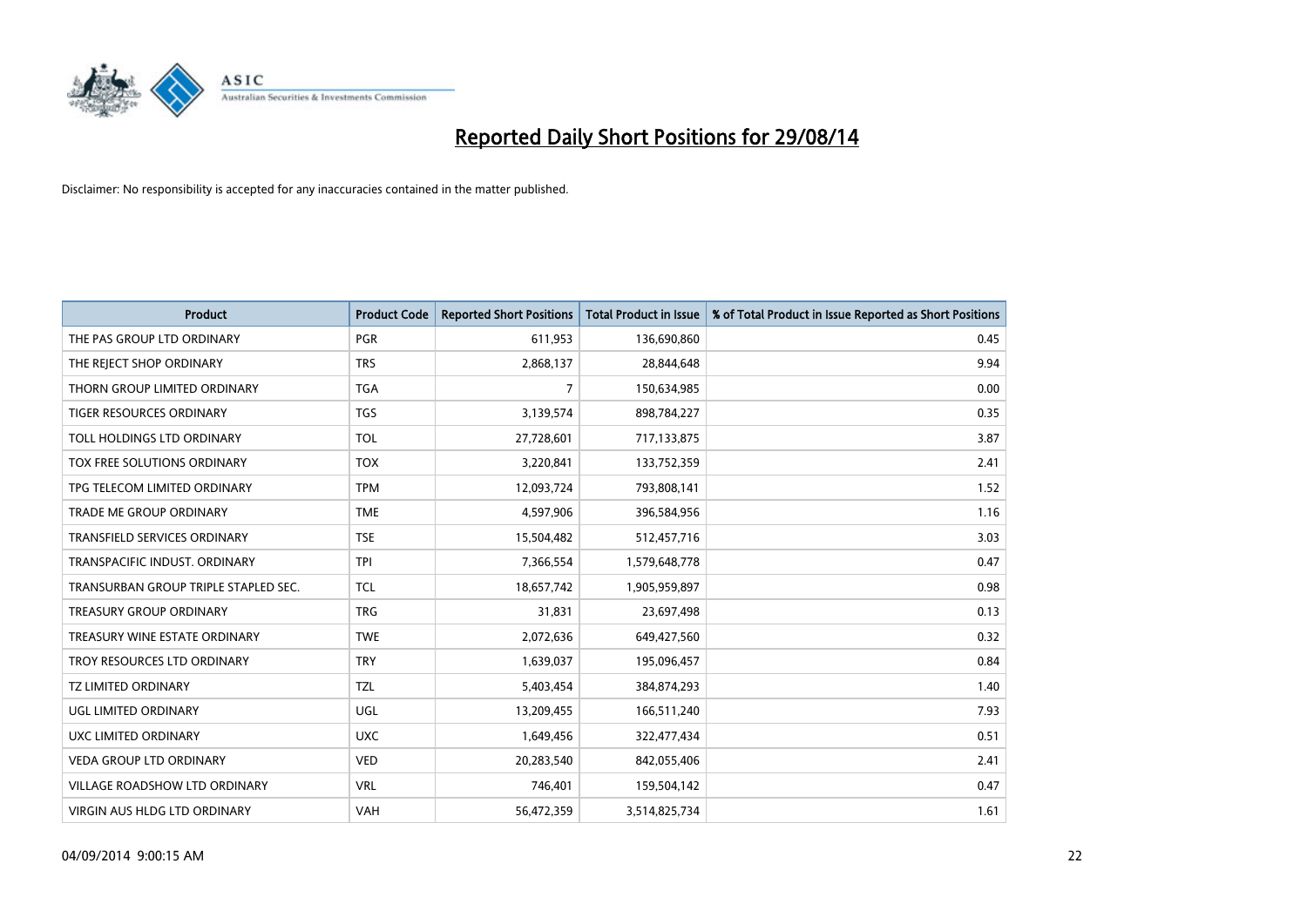

| <b>Product</b>                       | <b>Product Code</b> | <b>Reported Short Positions</b> | <b>Total Product in Issue</b> | % of Total Product in Issue Reported as Short Positions |
|--------------------------------------|---------------------|---------------------------------|-------------------------------|---------------------------------------------------------|
| <b>VIRTUS HEALTH LTD ORDINARY</b>    | <b>VRT</b>          | 2,548,956                       | 79,722,678                    | 3.20                                                    |
| <b>VOCATION LTD ORDINARY</b>         | <b>VET</b>          | 15,742,571                      | 202,899,894                   | 7.76                                                    |
| <b>VOCUS COMMS LTD ORDINARY</b>      | <b>VOC</b>          | 221,409                         | 94,609,834                    | 0.23                                                    |
| WARRNAMBOOL CHEESE ORDINARY          | <b>WCB</b>          | 19                              | 56,098,797                    | 0.00                                                    |
| <b>WATPAC LIMITED ORDINARY</b>       | <b>WTP</b>          | 2,516                           | 186,489,922                   | 0.00                                                    |
| WEBJET LIMITED ORDINARY              | <b>WEB</b>          | 1,549,517                       | 79,397,959                    | 1.95                                                    |
| <b>WESFARMERS LIMITED ORDINARY</b>   | <b>WES</b>          | 6,015,492                       | 1,143,274,951                 | 0.53                                                    |
| WESTERN AREAS LTD ORDINARY           | <b>WSA</b>          | 14,147,597                      | 232,580,131                   | 6.08                                                    |
| WESTERN DESERT RES. ORDINARY         | <b>WDR</b>          | 6,472,803                       | 620,049,919                   | 1.04                                                    |
| WESTERN DESERT RES. RIGHTS 31-MAR-14 | <b>WDRR</b>         | 17,835                          | 120,009,662                   | 0.01                                                    |
| <b>WESTFIELD CORP STAPLED</b>        | <b>WFD</b>          | 2,388,054                       | 2,078,089,686                 | 0.11                                                    |
| WESTFIELD GROUP ORD/UNIT STAPLED SEC | <b>WDC</b>          | 1,639,762                       | 2,078,089,686                 | 0.08                                                    |
| WESTPAC BANKING CORP ORDINARY        | <b>WBC</b>          | 18,418,683                      | 3,109,048,309                 | 0.59                                                    |
| WHITE ENERGY COMPANY ORDINARY        | <b>WEC</b>          | 31,950                          | 328,374,494                   | 0.01                                                    |
| WHITEHAVEN COAL ORDINARY             | <b>WHC</b>          | 80,874,361                      | 1,025,760,027                 | 7.88                                                    |
| WIDE BAY AUST LTD ORDINARY           | <b>WBB</b>          | 601                             | 36,452,951                    | 0.00                                                    |
| WOODSIDE PETROLEUM ORDINARY          | <b>WPL</b>          | 4,522,370                       | 823,910,657                   | 0.55                                                    |
| WOOLWORTHS LIMITED ORDINARY          | <b>WOW</b>          | 15,050,871                      | 1,259,865,911                 | 1.19                                                    |
| <b>WORLEYPARSONS LTD ORDINARY</b>    | <b>WOR</b>          | 3,258,998                       | 243,541,358                   | 1.34                                                    |
| WOTIF.COM HOLDINGS ORDINARY          | <b>WTF</b>          | 2,938,294                       | 211,736,244                   | 1.39                                                    |